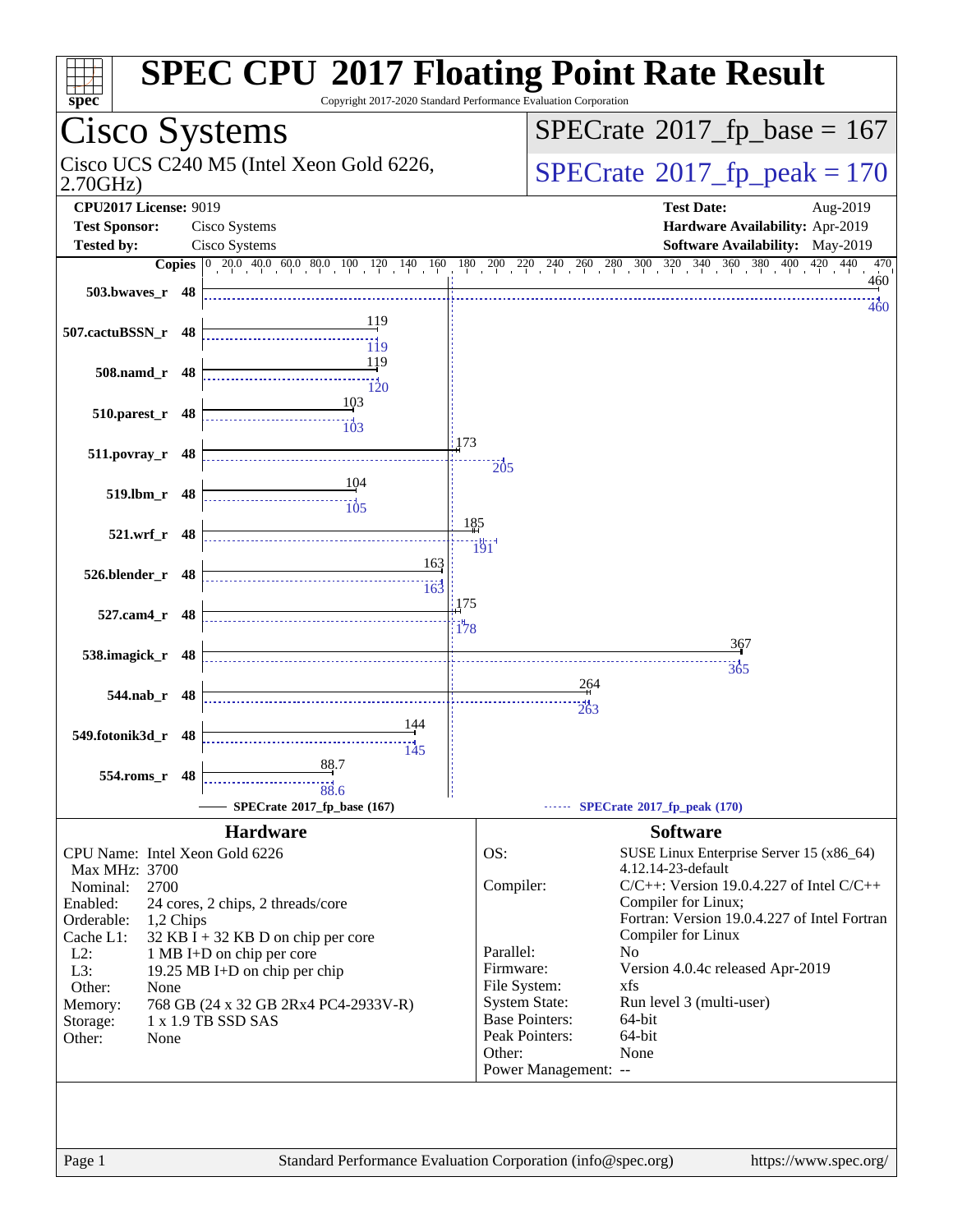

Copyright 2017-2020 Standard Performance Evaluation Corporation

## Cisco Systems

Cisco UCS C240 M5 (Intel Xeon Gold 6226,  $SPECrate@2017_fp\_peak = 170$  $SPECrate@2017_fp\_peak = 170$ 

 $SPECrate$ <sup>®</sup>[2017\\_fp\\_base =](http://www.spec.org/auto/cpu2017/Docs/result-fields.html#SPECrate2017fpbase) 167

2.70GHz)

**[CPU2017 License:](http://www.spec.org/auto/cpu2017/Docs/result-fields.html#CPU2017License)** 9019 **[Test Date:](http://www.spec.org/auto/cpu2017/Docs/result-fields.html#TestDate)** Aug-2019

**[Test Sponsor:](http://www.spec.org/auto/cpu2017/Docs/result-fields.html#TestSponsor)** Cisco Systems **[Hardware Availability:](http://www.spec.org/auto/cpu2017/Docs/result-fields.html#HardwareAvailability)** Apr-2019 **[Tested by:](http://www.spec.org/auto/cpu2017/Docs/result-fields.html#Testedby)** Cisco Systems **[Software Availability:](http://www.spec.org/auto/cpu2017/Docs/result-fields.html#SoftwareAvailability)** May-2019

#### **[Results Table](http://www.spec.org/auto/cpu2017/Docs/result-fields.html#ResultsTable)**

|                                        | <b>Base</b>   |                |       |                |       | <b>Peak</b>    |            |               |                |              |                |              |                |              |
|----------------------------------------|---------------|----------------|-------|----------------|-------|----------------|------------|---------------|----------------|--------------|----------------|--------------|----------------|--------------|
| <b>Benchmark</b>                       | <b>Copies</b> | <b>Seconds</b> | Ratio | <b>Seconds</b> | Ratio | <b>Seconds</b> | Ratio      | <b>Copies</b> | <b>Seconds</b> | <b>Ratio</b> | <b>Seconds</b> | <b>Ratio</b> | <b>Seconds</b> | <b>Ratio</b> |
| 503.bwayes_r                           | 48            | 1045           | 461   | 1046           | 460   | 1046           | 460        | 48            | 1045           | 460          | 1045           | 460          | 1045           | 461          |
| 507.cactuBSSN r                        | 48            | 512            | 119   | 511            | 119   | 511            | 119        | 48            | 511            | <u>119</u>   | 511            | 119          | 511            | 119          |
| $508$ .namd $r$                        | 48            | 385            | 118   | 384            | 119   | 384            | 119        | 48            | 382            | 119          | 381            | 120          | 381            | <b>120</b>   |
| $510.parest_r$                         | 48            | 1223           | 103   | 1224           | 103   | 1227           | 102        | 48            | 1225           | 103          | 1223           | 103          | 1224           | 103          |
| 511.povray_r                           | 48            | 640            | 175   | 650            | 173   | 649            | <u>173</u> | 48            | 546            | 205          | 548            | 205          | 548            | <b>205</b>   |
| 519.1bm r                              | 48            | 484            | 104   | 484            | 104   | 485            | 104        | 48            | 484            | 105          | 484            | 105          | 484            | 105          |
| $521$ .wrf r                           | 48            | 586            | 184   | 582            | 185   | 572            | 188        | 48            | 563            | <u>191</u>   | 569            | 189          | 538            | 200          |
| 526.blender r                          | 48            | 449            | 163   | 449            | 163   | 448            | 163        | 48            | 448            | 163          | 449            | 163          | 449            | 163          |
| 527.cam4 r                             | 48            | 478            | 176   | 479            | 175   | 488            | 172        | 48            | 471            | 178          | 475            | 177          | 471            | 178          |
| 538.imagick_r                          | 48            | 326            | 367   | 326            | 366   | 325            | 367        | 48            | 327            | 365          | 326            | 366          | 327            | 365          |
| 544.nab r                              | 48            | 306            | 264   | 309            | 261   | 306            | 264        | 48            | 307            | 263          | 310            | 261          | 307            | 263          |
| 549.fotonik3d r                        | 48            | 1295           | 144   | 1292           | 145   | 1296           | 144        | 48            | 1293           | 145          | 1294           | 145          | 1295           | 144          |
| $554$ .roms r                          | 48            | 860            | 88.7  | 863            | 88.4  | 858            | 88.9       | 48            | 858            | 88.9         | 861            | 88.6         | 861            | 88.6         |
| $SPECrate$ <sup>®</sup> 2017_fp_base = |               |                | 167   |                |       |                |            |               |                |              |                |              |                |              |

**[SPECrate](http://www.spec.org/auto/cpu2017/Docs/result-fields.html#SPECrate2017fppeak)[2017\\_fp\\_peak =](http://www.spec.org/auto/cpu2017/Docs/result-fields.html#SPECrate2017fppeak) 170**

Results appear in the [order in which they were run.](http://www.spec.org/auto/cpu2017/Docs/result-fields.html#RunOrder) Bold underlined text [indicates a median measurement.](http://www.spec.org/auto/cpu2017/Docs/result-fields.html#Median)

#### **[Submit Notes](http://www.spec.org/auto/cpu2017/Docs/result-fields.html#SubmitNotes)**

 The numactl mechanism was used to bind copies to processors. The config file option 'submit' was used to generate numactl commands to bind each copy to a specific processor. For details, please see the config file.

#### **[Operating System Notes](http://www.spec.org/auto/cpu2017/Docs/result-fields.html#OperatingSystemNotes)**

Stack size set to unlimited using "ulimit -s unlimited"

#### **[General Notes](http://www.spec.org/auto/cpu2017/Docs/result-fields.html#GeneralNotes)**

Environment variables set by runcpu before the start of the run: LD\_LIBRARY\_PATH = "/home/cpu2017/lib/intel64"

 Binaries compiled on a system with 1x Intel Core i9-7900X CPU + 32GB RAM memory using Redhat Enterprise Linux 7.5 Transparent Huge Pages enabled by default Prior to runcpu invocation Filesystem page cache synced and cleared with: sync; echo 3> /proc/sys/vm/drop\_caches runcpu command invoked through numactl i.e.: numactl --interleave=all runcpu <etc> NA: The test sponsor attests, as of date of publication, that CVE-2017-5754 (Meltdown) is mitigated in the system as tested and documented.

**(Continued on next page)**

| Page 2 | Standard Performance Evaluation Corporation (info@spec.org) | https://www.spec.org/ |
|--------|-------------------------------------------------------------|-----------------------|
|        |                                                             |                       |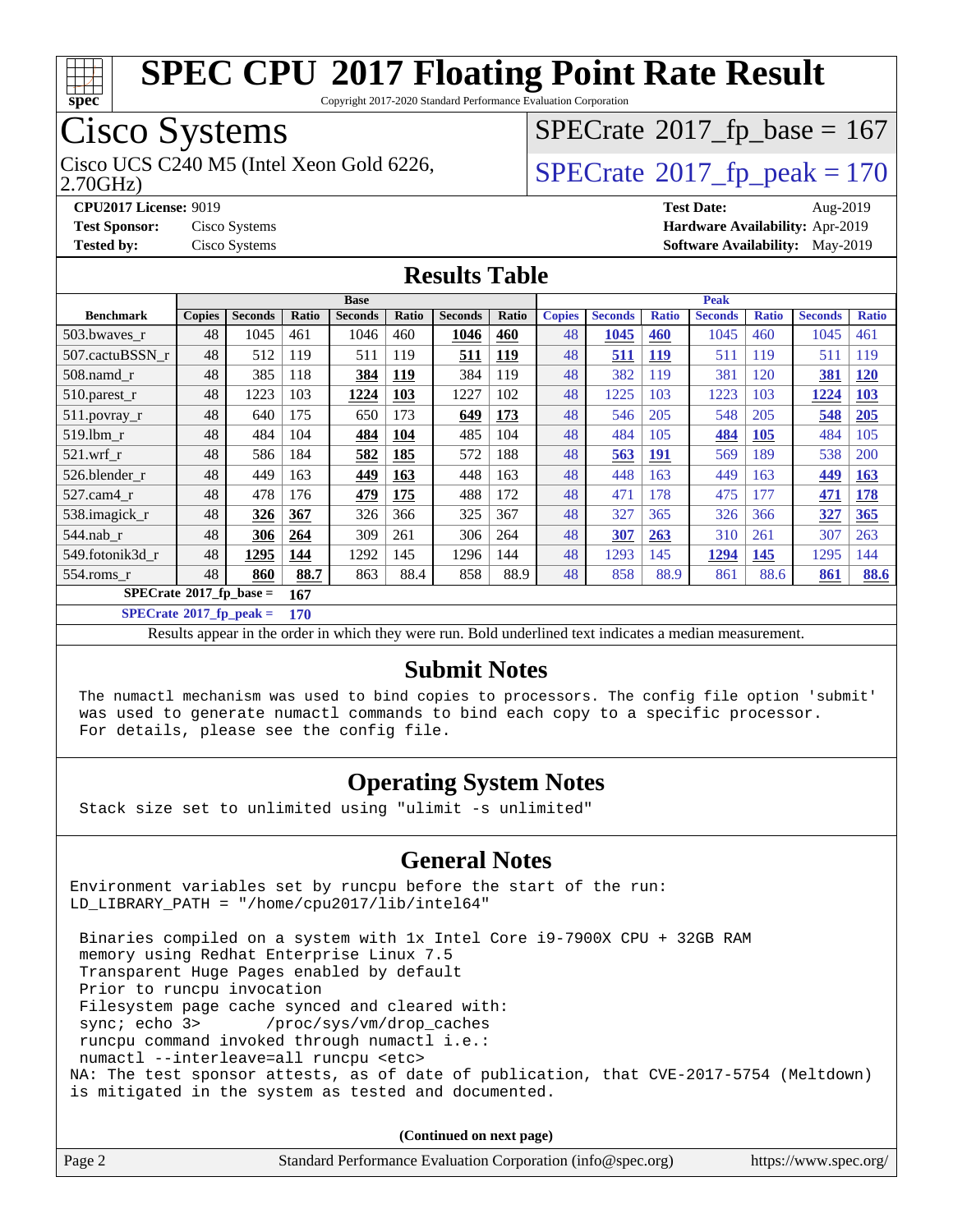

Copyright 2017-2020 Standard Performance Evaluation Corporation

# Cisco Systems

 $SPECTate$ <sup>®</sup>[2017\\_fp\\_base =](http://www.spec.org/auto/cpu2017/Docs/result-fields.html#SPECrate2017fpbase) 167

2.70GHz)

Cisco UCS C240 M5 (Intel Xeon Gold 6226,  $\vert$ [SPECrate](http://www.spec.org/auto/cpu2017/Docs/result-fields.html#SPECrate2017fppeak)®[2017\\_fp\\_peak = 1](http://www.spec.org/auto/cpu2017/Docs/result-fields.html#SPECrate2017fppeak)70

**[Test Sponsor:](http://www.spec.org/auto/cpu2017/Docs/result-fields.html#TestSponsor)** Cisco Systems **[Hardware Availability:](http://www.spec.org/auto/cpu2017/Docs/result-fields.html#HardwareAvailability)** Apr-2019 **[Tested by:](http://www.spec.org/auto/cpu2017/Docs/result-fields.html#Testedby)** Cisco Systems **[Software Availability:](http://www.spec.org/auto/cpu2017/Docs/result-fields.html#SoftwareAvailability)** May-2019

**[CPU2017 License:](http://www.spec.org/auto/cpu2017/Docs/result-fields.html#CPU2017License)** 9019 **[Test Date:](http://www.spec.org/auto/cpu2017/Docs/result-fields.html#TestDate)** Aug-2019

#### **[General Notes \(Continued\)](http://www.spec.org/auto/cpu2017/Docs/result-fields.html#GeneralNotes)**

Yes: The test sponsor attests, as of date of publication, that CVE-2017-5753 (Spectre variant 1) is mitigated in the system as tested and documented. Yes: The test sponsor attests, as of date of publication, that CVE-2017-5715 (Spectre variant 2) is mitigated in the system as tested and documented.

#### **[Platform Notes](http://www.spec.org/auto/cpu2017/Docs/result-fields.html#PlatformNotes)**

Page 3 Standard Performance Evaluation Corporation [\(info@spec.org\)](mailto:info@spec.org) <https://www.spec.org/> BIOS Settings: Intel HyperThreading Technology set to Enabled SNC set to Enabled IMC Interleaving set to 1-way Interleave Patrol Scrub set to Disabled Sysinfo program /home/cpu2017/bin/sysinfo Rev: r5974 of 2018-05-19 9bcde8f2999c33d61f64985e45859ea9 running on linux-4z0x Sat Aug 31 12:32:47 2019 SUT (System Under Test) info as seen by some common utilities. For more information on this section, see <https://www.spec.org/cpu2017/Docs/config.html#sysinfo> From /proc/cpuinfo model name : Intel(R) Xeon(R) Gold 6226 CPU @ 2.70GHz 2 "physical id"s (chips) 48 "processors" cores, siblings (Caution: counting these is hw and system dependent. The following excerpts from /proc/cpuinfo might not be reliable. Use with caution.) cpu cores : 12 siblings : 24 physical 0: cores 0 2 3 4 6 8 9 10 11 12 13 14 physical 1: cores 1 2 3 5 6 8 9 10 11 12 13 14 From lscpu: Architecture: x86\_64 CPU op-mode(s): 32-bit, 64-bit Byte Order: Little Endian  $CPU(s):$  48 On-line CPU(s) list: 0-47 Thread(s) per core: 2 Core(s) per socket: 12 Socket(s): 2 NUMA node(s): 4 Vendor ID: GenuineIntel CPU family: 6 Model: 85 Model name: Intel(R) Xeon(R) Gold 6226 CPU @ 2.70GHz Stepping: 7 **(Continued on next page)**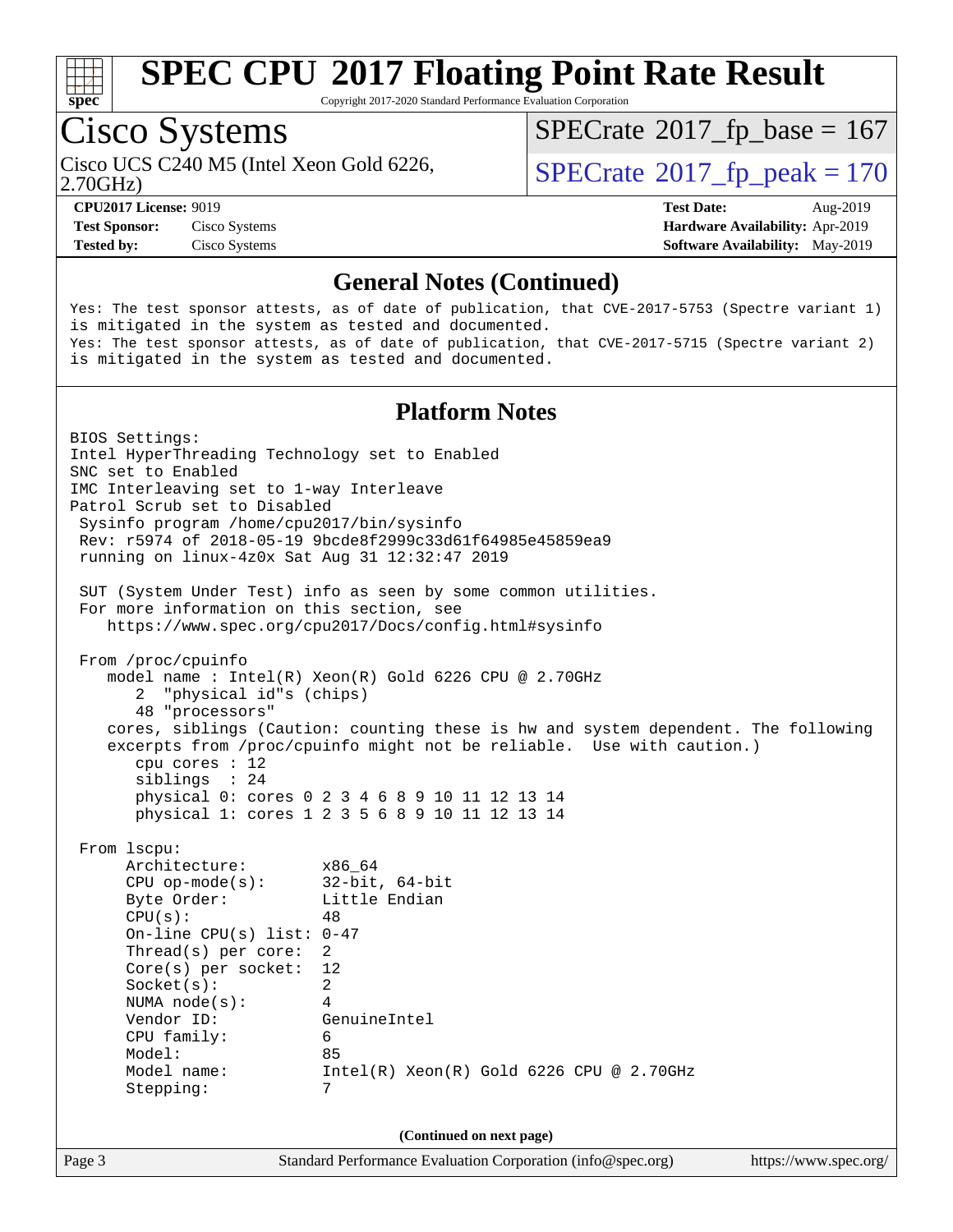

Copyright 2017-2020 Standard Performance Evaluation Corporation

Cisco Systems

2.70GHz) Cisco UCS C240 M5 (Intel Xeon Gold 6226,  $SPECrate@2017_fp\_peak = 170$  $SPECrate@2017_fp\_peak = 170$ 

 $SPECrate$ <sup>®</sup>[2017\\_fp\\_base =](http://www.spec.org/auto/cpu2017/Docs/result-fields.html#SPECrate2017fpbase) 167

**[CPU2017 License:](http://www.spec.org/auto/cpu2017/Docs/result-fields.html#CPU2017License)** 9019 **[Test Date:](http://www.spec.org/auto/cpu2017/Docs/result-fields.html#TestDate)** Aug-2019 **[Test Sponsor:](http://www.spec.org/auto/cpu2017/Docs/result-fields.html#TestSponsor)** Cisco Systems **[Hardware Availability:](http://www.spec.org/auto/cpu2017/Docs/result-fields.html#HardwareAvailability)** Apr-2019 **[Tested by:](http://www.spec.org/auto/cpu2017/Docs/result-fields.html#Testedby)** Cisco Systems **[Software Availability:](http://www.spec.org/auto/cpu2017/Docs/result-fields.html#SoftwareAvailability)** May-2019

#### **[Platform Notes \(Continued\)](http://www.spec.org/auto/cpu2017/Docs/result-fields.html#PlatformNotes)**

| CPU MHz:                                                               | 2700.000                                                                             |  |  |  |  |  |
|------------------------------------------------------------------------|--------------------------------------------------------------------------------------|--|--|--|--|--|
| $CPU$ $max$ $MHz$ :                                                    | 3700.0000                                                                            |  |  |  |  |  |
| CPU min MHz:                                                           | 1200.0000                                                                            |  |  |  |  |  |
| BogoMIPS:                                                              | 5400.00                                                                              |  |  |  |  |  |
| Virtualization:                                                        | VT-x                                                                                 |  |  |  |  |  |
| L1d cache:                                                             | 32K                                                                                  |  |  |  |  |  |
| Lli cache:                                                             | 32K                                                                                  |  |  |  |  |  |
| $L2$ cache:                                                            | 1024K                                                                                |  |  |  |  |  |
| L3 cache:                                                              | 19712K                                                                               |  |  |  |  |  |
| NUMA node0 CPU(s):                                                     | $0-2, 5-7, 24-26, 29-31$                                                             |  |  |  |  |  |
|                                                                        | NUMA nodel CPU(s): 3, 4, 8-11, 27, 28, 32-35                                         |  |  |  |  |  |
| NUMA $node2$ $CPU(s):$                                                 | $12 - 14$ , $17 - 19$ , $36 - 38$ , $41 - 43$                                        |  |  |  |  |  |
| NUMA $node3$ CPU $(s)$ :                                               | $15, 16, 20 - 23, 39, 40, 44 - 47$                                                   |  |  |  |  |  |
| Flags:                                                                 | fpu vme de pse tsc msr pae mce cx8 apic sep mtrr pge mca cmov                        |  |  |  |  |  |
|                                                                        | pat pse36 clflush dts acpi mmx fxsr sse sse2 ss ht tm pbe syscall nx pdpelgb rdtscp  |  |  |  |  |  |
|                                                                        | lm constant_tsc art arch_perfmon pebs bts rep_good nopl xtopology nonstop_tsc cpuid  |  |  |  |  |  |
|                                                                        | aperfmperf tsc_known_freq pni pclmulqdq dtes64 monitor ds_cpl vmx smx est tm2 ssse3  |  |  |  |  |  |
|                                                                        | sdbg fma cx16 xtpr pdcm pcid dca sse4_1 sse4_2 x2apic movbe popcnt                   |  |  |  |  |  |
|                                                                        | tsc_deadline_timer aes xsave avx f16c rdrand lahf_lm abm 3dnowprefetch cpuid_fault   |  |  |  |  |  |
|                                                                        | epb cat_13 cdp_13 invpcid_single intel_ppin mba tpr_shadow vnmi flexpriority ept     |  |  |  |  |  |
|                                                                        | vpid fsgsbase tsc_adjust bmil hle avx2 smep bmi2 erms invpcid rtm cqm mpx rdt_a      |  |  |  |  |  |
|                                                                        | avx512f avx512dq rdseed adx smap clflushopt clwb intel_pt avx512cd avx512bw avx512vl |  |  |  |  |  |
|                                                                        | xsaveopt xsavec xgetbvl xsaves cqm_llc cqm_occup_llc cqm_mbm_total cqm_mbm_local     |  |  |  |  |  |
|                                                                        | ibpb ibrs stibp dtherm ida arat pln pts hwp hwp_act_window hwp_epp hwp_pkg_req pku   |  |  |  |  |  |
|                                                                        | ospke avx512_vnni arch_capabilities ssbd                                             |  |  |  |  |  |
|                                                                        |                                                                                      |  |  |  |  |  |
|                                                                        | /proc/cpuinfo cache data                                                             |  |  |  |  |  |
| cache size $: 19712$ KB                                                |                                                                                      |  |  |  |  |  |
|                                                                        |                                                                                      |  |  |  |  |  |
|                                                                        | From numactl --hardware WARNING: a numactl 'node' might or might not correspond to a |  |  |  |  |  |
| physical chip.                                                         |                                                                                      |  |  |  |  |  |
| $available: 4 nodes (0-3)$                                             |                                                                                      |  |  |  |  |  |
| node 0 cpus: 0 1 2 5 6 7 24 25 26 29 30 31                             |                                                                                      |  |  |  |  |  |
| node 0 size: 192103 MB                                                 |                                                                                      |  |  |  |  |  |
| node 0 free: 182994 MB<br>node 1 cpus: 3 4 8 9 10 11 27 28 32 33 34 35 |                                                                                      |  |  |  |  |  |
| node 1 size: 193528 MB                                                 |                                                                                      |  |  |  |  |  |
| node 1 free: 188030 MB                                                 |                                                                                      |  |  |  |  |  |
|                                                                        | node 2 cpus: 12 13 14 17 18 19 36 37 38 41 42 43                                     |  |  |  |  |  |
| node 2 size: 193499 MB                                                 |                                                                                      |  |  |  |  |  |
| node 2 free: 188036 MB                                                 |                                                                                      |  |  |  |  |  |
|                                                                        | node 3 cpus: 15 16 20 21 22 23 39 40 44 45 46 47                                     |  |  |  |  |  |
| node 3 size: 193526 MB                                                 |                                                                                      |  |  |  |  |  |
| node 3 free: 188064 MB                                                 |                                                                                      |  |  |  |  |  |
| node distances:                                                        |                                                                                      |  |  |  |  |  |
| $\mathbf 1$<br>node<br>0<br>2<br>3                                     |                                                                                      |  |  |  |  |  |
| 0:<br>11<br>10<br>21<br>21                                             |                                                                                      |  |  |  |  |  |
|                                                                        |                                                                                      |  |  |  |  |  |
| (Continued on next page)                                               |                                                                                      |  |  |  |  |  |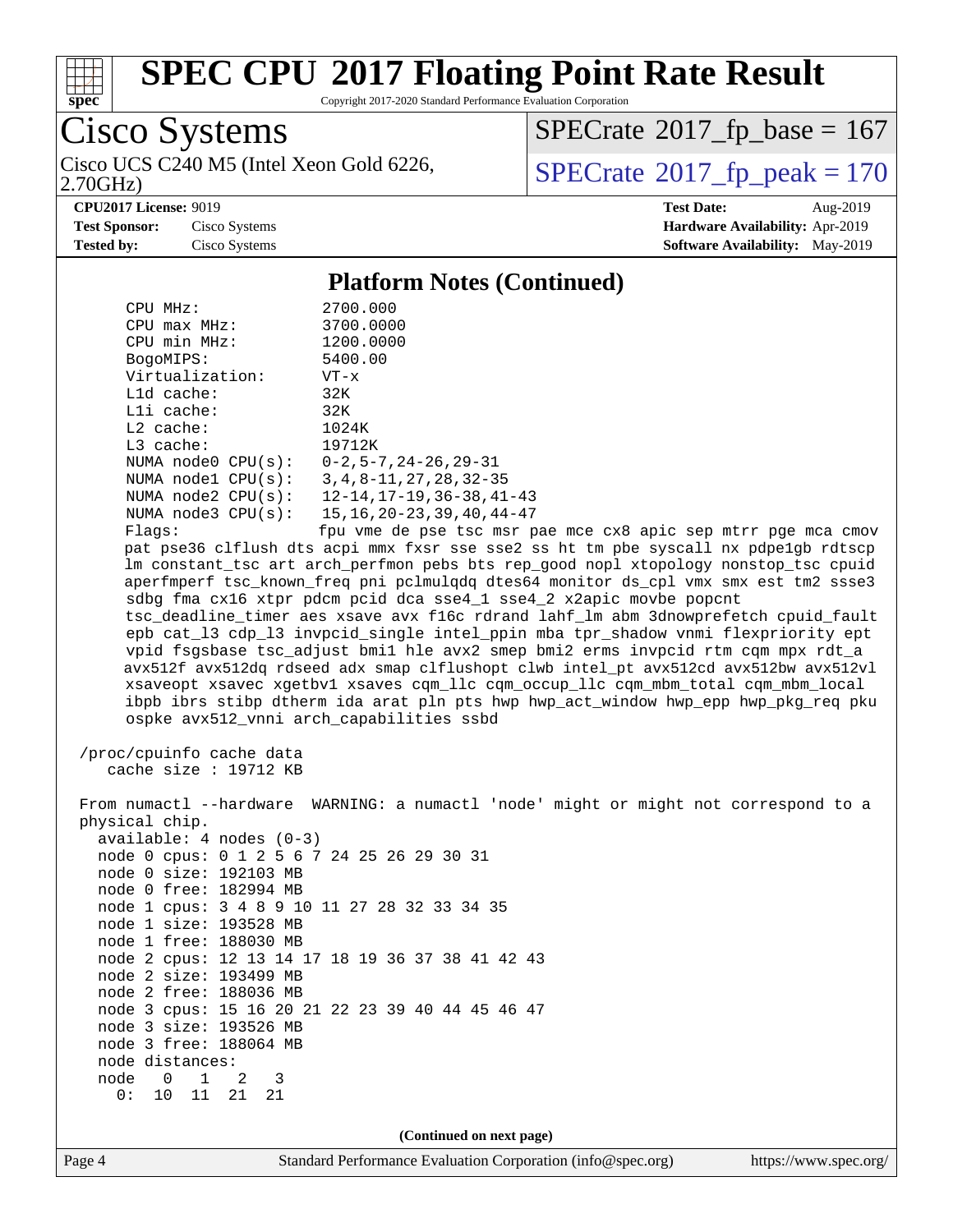| spec <sup>®</sup>                                                                                                                                                                                            | <b>SPEC CPU®2017 Floating Point Rate Result</b><br>Copyright 2017-2020 Standard Performance Evaluation Corporation                                                                                                                                                                                                                                                                                                                                                                                                                                                                                                                                                                                                                                                                                                                                                                                                                                                                                                                                                          |                                                                                                                                                                                  |
|--------------------------------------------------------------------------------------------------------------------------------------------------------------------------------------------------------------|-----------------------------------------------------------------------------------------------------------------------------------------------------------------------------------------------------------------------------------------------------------------------------------------------------------------------------------------------------------------------------------------------------------------------------------------------------------------------------------------------------------------------------------------------------------------------------------------------------------------------------------------------------------------------------------------------------------------------------------------------------------------------------------------------------------------------------------------------------------------------------------------------------------------------------------------------------------------------------------------------------------------------------------------------------------------------------|----------------------------------------------------------------------------------------------------------------------------------------------------------------------------------|
| Cisco Systems                                                                                                                                                                                                |                                                                                                                                                                                                                                                                                                                                                                                                                                                                                                                                                                                                                                                                                                                                                                                                                                                                                                                                                                                                                                                                             | $SPECrate^{\circ}2017$ _fp_base = 167                                                                                                                                            |
| 2.70GHz                                                                                                                                                                                                      | Cisco UCS C240 M5 (Intel Xeon Gold 6226,                                                                                                                                                                                                                                                                                                                                                                                                                                                                                                                                                                                                                                                                                                                                                                                                                                                                                                                                                                                                                                    | $SPECrate^{\circ}2017$ _fp_peak = 170                                                                                                                                            |
| <b>CPU2017 License: 9019</b><br><b>Test Sponsor:</b><br>Tested by:                                                                                                                                           | Cisco Systems<br>Cisco Systems                                                                                                                                                                                                                                                                                                                                                                                                                                                                                                                                                                                                                                                                                                                                                                                                                                                                                                                                                                                                                                              | <b>Test Date:</b><br>Aug-2019<br>Hardware Availability: Apr-2019<br>Software Availability: May-2019                                                                              |
|                                                                                                                                                                                                              | <b>Platform Notes (Continued)</b>                                                                                                                                                                                                                                                                                                                                                                                                                                                                                                                                                                                                                                                                                                                                                                                                                                                                                                                                                                                                                                           |                                                                                                                                                                                  |
| 1:<br>11<br>2:<br>21<br>3:<br>21<br>From /proc/meminfo<br>MemTotal:<br>HugePages_Total:<br>Hugepagesize:<br>os-release:<br>ID="sles"<br>uname $-a$ :<br>IBPB, IBRS_FW<br>Filesystem<br>/dev/sdaf1<br>Memory: | 10<br>21<br>21<br>21<br>10<br>11<br>21<br>11<br>10<br>791202036 kB<br>0<br>2048 kB<br>From /etc/*release* /etc/*version*<br>NAME="SLES"<br>VERSION="15"<br>VERSION_ID="15"<br>PRETTY_NAME="SUSE Linux Enterprise Server 15"<br>ID LIKE="suse"<br>$ANSI$ _COLOR="0;32"<br>$CPE\_NAME='cpe://o:suse: sles:15"$<br>Linux linux-4z0x 4.12.14-23-default #1 SMP Tue May 29 21:04:44 UTC 2018 (cd0437b)<br>x86_64 x86_64 x86_64 GNU/Linux<br>Kernel self-reported vulnerability status:<br>Not affected<br>CVE-2017-5754 (Meltdown):<br>CVE-2017-5753 (Spectre variant 1): Mitigation: __user pointer sanitization<br>run-level 3 Aug 31 04:41<br>SPEC is set to: /home/cpu2017<br>Type Size Used Avail Use% Mounted on<br>xfs<br>891G<br>54G 838G 6% /<br>this section. The 'dmidecode' program reads system data which is "intended to allow<br>hardware to be accurately determined", but the intent may not be met, as there are<br>frequent changes to hardware, firmware, and the "DMTF SMBIOS" standard.<br>BIOS Cisco Systems, Inc. C240M5.4.0.4c.0.0411190411 04/11/2019 | CVE-2017-5715 (Spectre variant 2): Mitigation: Indirect Branch Restricted Speculation,<br>Additional information from dmidecode follows. WARNING: Use caution when you interpret |
|                                                                                                                                                                                                              | 24x 0xCE00 M393A4K40CB2-CVF 32 GB 2 rank 2933, configured at 2934                                                                                                                                                                                                                                                                                                                                                                                                                                                                                                                                                                                                                                                                                                                                                                                                                                                                                                                                                                                                           |                                                                                                                                                                                  |
|                                                                                                                                                                                                              | (End of data from sysinfo program)                                                                                                                                                                                                                                                                                                                                                                                                                                                                                                                                                                                                                                                                                                                                                                                                                                                                                                                                                                                                                                          |                                                                                                                                                                                  |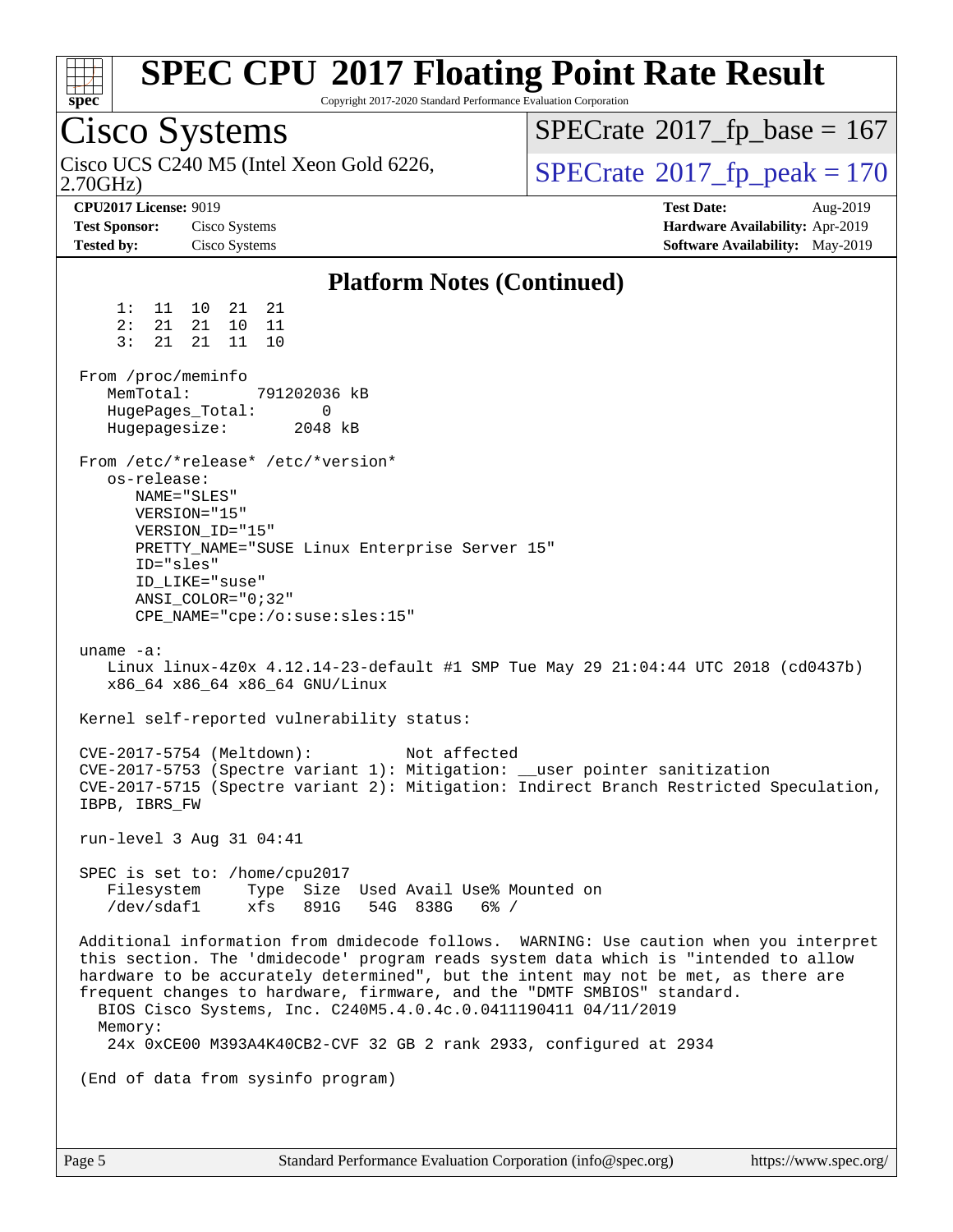

Copyright 2017-2020 Standard Performance Evaluation Corporation

| <b>Cisco Systems</b>                                                                                                                                                                                                                                                                                                                                                     | $SPECrate$ <sup>®</sup> 2017_fp_base = 167                                                          |
|--------------------------------------------------------------------------------------------------------------------------------------------------------------------------------------------------------------------------------------------------------------------------------------------------------------------------------------------------------------------------|-----------------------------------------------------------------------------------------------------|
| Cisco UCS C240 M5 (Intel Xeon Gold 6226,<br>2.70GHz                                                                                                                                                                                                                                                                                                                      | $SPECTate@2017_fp\_peak = 170$                                                                      |
| <b>CPU2017 License: 9019</b><br><b>Test Sponsor:</b><br>Cisco Systems<br>Cisco Systems<br><b>Tested by:</b>                                                                                                                                                                                                                                                              | <b>Test Date:</b><br>Aug-2019<br>Hardware Availability: Apr-2019<br>Software Availability: May-2019 |
| <b>Compiler Version Notes</b>                                                                                                                                                                                                                                                                                                                                            |                                                                                                     |
| 519.1bm_r(base, peak) 538.imagick_r(base, peak)<br>C<br>544.nab_r(base, peak)                                                                                                                                                                                                                                                                                            |                                                                                                     |
| Intel(R) C Intel(R) 64 Compiler for applications running on Intel(R) 64,<br>Version 19.0.4.227 Build 20190416<br>Copyright (C) 1985-2019 Intel Corporation. All rights reserved.                                                                                                                                                                                         |                                                                                                     |
| 508.namd_r(base, peak) 510.parest_r(base, peak)<br>$C++$                                                                                                                                                                                                                                                                                                                 |                                                                                                     |
| $Intel(R)$ C++ Intel(R) 64 Compiler for applications running on Intel(R) 64,<br>Version 19.0.4.227 Build 20190416<br>Copyright (C) 1985-2019 Intel Corporation. All rights reserved.                                                                                                                                                                                     |                                                                                                     |
| $511.povray_r(base, peak) 526.blender_r(base, peak)$<br>$C++$ , $C$                                                                                                                                                                                                                                                                                                      |                                                                                                     |
| Intel(R) $C++$ Intel(R) 64 Compiler for applications running on Intel(R) 64,<br>Version 19.0.4.227 Build 20190416<br>Copyright (C) 1985-2019 Intel Corporation. All rights reserved.<br>Intel(R) C Intel(R) 64 Compiler for applications running on Intel(R) 64,<br>Version 19.0.4.227 Build 20190416<br>Copyright (C) 1985-2019 Intel Corporation. All rights reserved. |                                                                                                     |
| $C++$ , C, Fortran   507.cactuBSSN_r(base, peak)                                                                                                                                                                                                                                                                                                                         |                                                                                                     |
| Intel(R) $C++$ Intel(R) 64 Compiler for applications running on Intel(R) 64,<br>Version 19.0.4.227 Build 20190416<br>Copyright (C) 1985-2019 Intel Corporation. All rights reserved.<br>Intel(R) C Intel(R) 64 Compiler for applications running on Intel(R) 64,<br>Version 19.0.4.227 Build 20190416<br>Copyright (C) 1985-2019 Intel Corporation. All rights reserved. |                                                                                                     |
| $Intel(R)$ Fortran Intel(R) 64 Compiler for applications running on Intel(R)<br>64, Version 19.0.4.227 Build 20190416<br>Copyright (C) 1985-2019 Intel Corporation. All rights reserved.                                                                                                                                                                                 |                                                                                                     |
| 503.bwaves_r(base, peak) 549.fotonik3d_r(base, peak)<br>Fortran<br>554.roms_r(base, peak)                                                                                                                                                                                                                                                                                | -----------------------------------                                                                 |
| $Intel(R)$ Fortran Intel(R) 64 Compiler for applications running on Intel(R)                                                                                                                                                                                                                                                                                             |                                                                                                     |
| (Continued on next page)                                                                                                                                                                                                                                                                                                                                                 |                                                                                                     |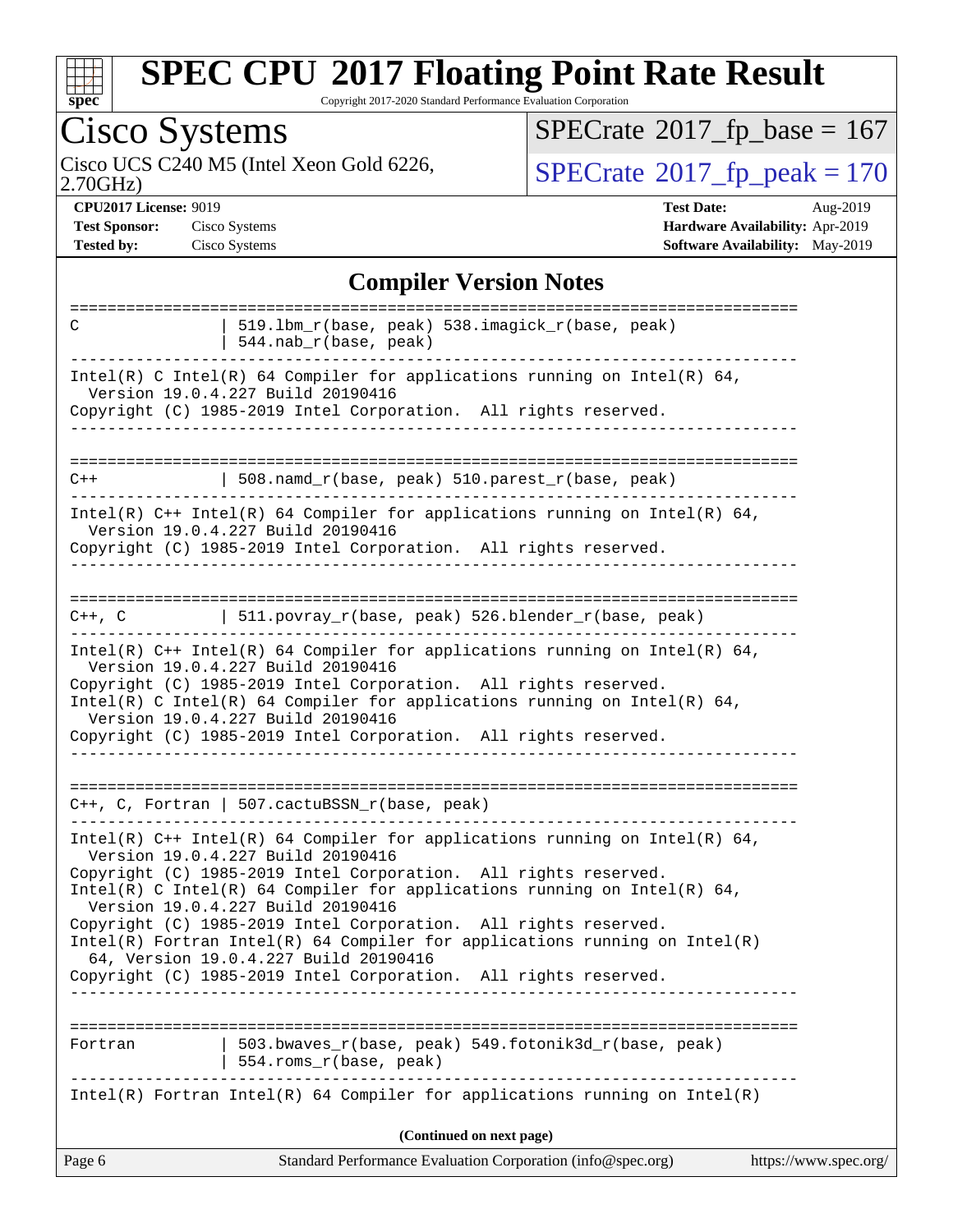

Copyright 2017-2020 Standard Performance Evaluation Corporation

### Cisco Systems

 $SPECTate$ <sup>®</sup>[2017\\_fp\\_base =](http://www.spec.org/auto/cpu2017/Docs/result-fields.html#SPECrate2017fpbase) 167

2.70GHz)

Cisco UCS C240 M5 (Intel Xeon Gold 6226,  $\text{SPECrate}^{\otimes}2017\_fp\_peak = 170$  $\text{SPECrate}^{\otimes}2017\_fp\_peak = 170$  $\text{SPECrate}^{\otimes}2017\_fp\_peak = 170$ 

**[Test Sponsor:](http://www.spec.org/auto/cpu2017/Docs/result-fields.html#TestSponsor)** Cisco Systems **[Hardware Availability:](http://www.spec.org/auto/cpu2017/Docs/result-fields.html#HardwareAvailability)** Apr-2019

**[CPU2017 License:](http://www.spec.org/auto/cpu2017/Docs/result-fields.html#CPU2017License)** 9019 **[Test Date:](http://www.spec.org/auto/cpu2017/Docs/result-fields.html#TestDate)** Aug-2019 **[Tested by:](http://www.spec.org/auto/cpu2017/Docs/result-fields.html#Testedby)** Cisco Systems **[Software Availability:](http://www.spec.org/auto/cpu2017/Docs/result-fields.html#SoftwareAvailability)** May-2019

#### **[Compiler Version Notes \(Continued\)](http://www.spec.org/auto/cpu2017/Docs/result-fields.html#CompilerVersionNotes)**

| 64, Version 19.0.4.227 Build 20190416<br>Copyright (C) 1985-2019 Intel Corporation. All rights reserved.                                                                         |  |  |  |  |
|----------------------------------------------------------------------------------------------------------------------------------------------------------------------------------|--|--|--|--|
| 521.wrf r(base, peak) 527.cam4 r(base, peak)<br>Fortran, C                                                                                                                       |  |  |  |  |
| Intel(R) Fortran Intel(R) 64 Compiler for applications running on Intel(R)<br>64, Version 19.0.4.227 Build 20190416                                                              |  |  |  |  |
| Copyright (C) 1985-2019 Intel Corporation. All rights reserved.<br>Intel(R) C Intel(R) 64 Compiler for applications running on Intel(R) 64,<br>Version 19.0.4.227 Build 20190416 |  |  |  |  |
| Copyright (C) 1985-2019 Intel Corporation. All rights reserved.                                                                                                                  |  |  |  |  |

### **[Base Compiler Invocation](http://www.spec.org/auto/cpu2017/Docs/result-fields.html#BaseCompilerInvocation)**

[C benchmarks](http://www.spec.org/auto/cpu2017/Docs/result-fields.html#Cbenchmarks): [icc -m64 -std=c11](http://www.spec.org/cpu2017/results/res2019q3/cpu2017-20190903-17760.flags.html#user_CCbase_intel_icc_64bit_c11_33ee0cdaae7deeeab2a9725423ba97205ce30f63b9926c2519791662299b76a0318f32ddfffdc46587804de3178b4f9328c46fa7c2b0cd779d7a61945c91cd35)

[C++ benchmarks:](http://www.spec.org/auto/cpu2017/Docs/result-fields.html#CXXbenchmarks) [icpc -m64](http://www.spec.org/cpu2017/results/res2019q3/cpu2017-20190903-17760.flags.html#user_CXXbase_intel_icpc_64bit_4ecb2543ae3f1412ef961e0650ca070fec7b7afdcd6ed48761b84423119d1bf6bdf5cad15b44d48e7256388bc77273b966e5eb805aefd121eb22e9299b2ec9d9)

[Fortran benchmarks](http://www.spec.org/auto/cpu2017/Docs/result-fields.html#Fortranbenchmarks): [ifort -m64](http://www.spec.org/cpu2017/results/res2019q3/cpu2017-20190903-17760.flags.html#user_FCbase_intel_ifort_64bit_24f2bb282fbaeffd6157abe4f878425411749daecae9a33200eee2bee2fe76f3b89351d69a8130dd5949958ce389cf37ff59a95e7a40d588e8d3a57e0c3fd751)

[Benchmarks using both Fortran and C](http://www.spec.org/auto/cpu2017/Docs/result-fields.html#BenchmarksusingbothFortranandC): [ifort -m64](http://www.spec.org/cpu2017/results/res2019q3/cpu2017-20190903-17760.flags.html#user_CC_FCbase_intel_ifort_64bit_24f2bb282fbaeffd6157abe4f878425411749daecae9a33200eee2bee2fe76f3b89351d69a8130dd5949958ce389cf37ff59a95e7a40d588e8d3a57e0c3fd751) [icc -m64 -std=c11](http://www.spec.org/cpu2017/results/res2019q3/cpu2017-20190903-17760.flags.html#user_CC_FCbase_intel_icc_64bit_c11_33ee0cdaae7deeeab2a9725423ba97205ce30f63b9926c2519791662299b76a0318f32ddfffdc46587804de3178b4f9328c46fa7c2b0cd779d7a61945c91cd35)

[Benchmarks using both C and C++](http://www.spec.org/auto/cpu2017/Docs/result-fields.html#BenchmarksusingbothCandCXX): [icpc -m64](http://www.spec.org/cpu2017/results/res2019q3/cpu2017-20190903-17760.flags.html#user_CC_CXXbase_intel_icpc_64bit_4ecb2543ae3f1412ef961e0650ca070fec7b7afdcd6ed48761b84423119d1bf6bdf5cad15b44d48e7256388bc77273b966e5eb805aefd121eb22e9299b2ec9d9) [icc -m64 -std=c11](http://www.spec.org/cpu2017/results/res2019q3/cpu2017-20190903-17760.flags.html#user_CC_CXXbase_intel_icc_64bit_c11_33ee0cdaae7deeeab2a9725423ba97205ce30f63b9926c2519791662299b76a0318f32ddfffdc46587804de3178b4f9328c46fa7c2b0cd779d7a61945c91cd35)

[Benchmarks using Fortran, C, and C++:](http://www.spec.org/auto/cpu2017/Docs/result-fields.html#BenchmarksusingFortranCandCXX) [icpc -m64](http://www.spec.org/cpu2017/results/res2019q3/cpu2017-20190903-17760.flags.html#user_CC_CXX_FCbase_intel_icpc_64bit_4ecb2543ae3f1412ef961e0650ca070fec7b7afdcd6ed48761b84423119d1bf6bdf5cad15b44d48e7256388bc77273b966e5eb805aefd121eb22e9299b2ec9d9) [icc -m64 -std=c11](http://www.spec.org/cpu2017/results/res2019q3/cpu2017-20190903-17760.flags.html#user_CC_CXX_FCbase_intel_icc_64bit_c11_33ee0cdaae7deeeab2a9725423ba97205ce30f63b9926c2519791662299b76a0318f32ddfffdc46587804de3178b4f9328c46fa7c2b0cd779d7a61945c91cd35) [ifort -m64](http://www.spec.org/cpu2017/results/res2019q3/cpu2017-20190903-17760.flags.html#user_CC_CXX_FCbase_intel_ifort_64bit_24f2bb282fbaeffd6157abe4f878425411749daecae9a33200eee2bee2fe76f3b89351d69a8130dd5949958ce389cf37ff59a95e7a40d588e8d3a57e0c3fd751)

### **[Base Portability Flags](http://www.spec.org/auto/cpu2017/Docs/result-fields.html#BasePortabilityFlags)**

 503.bwaves\_r: [-DSPEC\\_LP64](http://www.spec.org/cpu2017/results/res2019q3/cpu2017-20190903-17760.flags.html#suite_basePORTABILITY503_bwaves_r_DSPEC_LP64) 507.cactuBSSN\_r: [-DSPEC\\_LP64](http://www.spec.org/cpu2017/results/res2019q3/cpu2017-20190903-17760.flags.html#suite_basePORTABILITY507_cactuBSSN_r_DSPEC_LP64) 508.namd\_r: [-DSPEC\\_LP64](http://www.spec.org/cpu2017/results/res2019q3/cpu2017-20190903-17760.flags.html#suite_basePORTABILITY508_namd_r_DSPEC_LP64) 510.parest\_r: [-DSPEC\\_LP64](http://www.spec.org/cpu2017/results/res2019q3/cpu2017-20190903-17760.flags.html#suite_basePORTABILITY510_parest_r_DSPEC_LP64) 511.povray\_r: [-DSPEC\\_LP64](http://www.spec.org/cpu2017/results/res2019q3/cpu2017-20190903-17760.flags.html#suite_basePORTABILITY511_povray_r_DSPEC_LP64) 519.lbm\_r: [-DSPEC\\_LP64](http://www.spec.org/cpu2017/results/res2019q3/cpu2017-20190903-17760.flags.html#suite_basePORTABILITY519_lbm_r_DSPEC_LP64)

**(Continued on next page)**

Page 7 Standard Performance Evaluation Corporation [\(info@spec.org\)](mailto:info@spec.org) <https://www.spec.org/>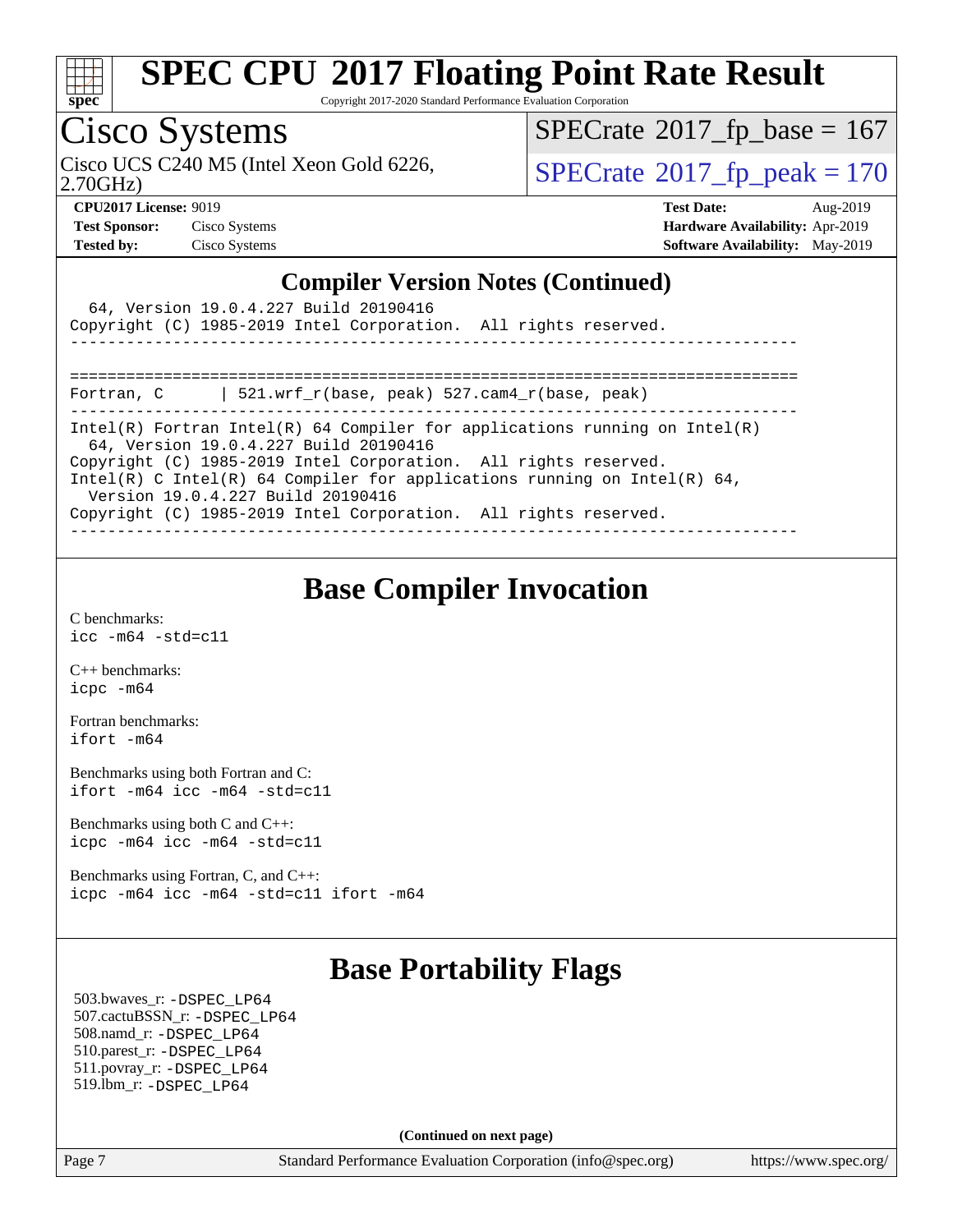

Copyright 2017-2020 Standard Performance Evaluation Corporation

### Cisco Systems

 $SPECTate$ <sup>®</sup>[2017\\_fp\\_base =](http://www.spec.org/auto/cpu2017/Docs/result-fields.html#SPECrate2017fpbase) 167

2.70GHz)

Cisco UCS C240 M5 (Intel Xeon Gold 6226,  $\vert$ [SPECrate](http://www.spec.org/auto/cpu2017/Docs/result-fields.html#SPECrate2017fppeak)®[2017\\_fp\\_peak = 1](http://www.spec.org/auto/cpu2017/Docs/result-fields.html#SPECrate2017fppeak)70

**[CPU2017 License:](http://www.spec.org/auto/cpu2017/Docs/result-fields.html#CPU2017License)** 9019 **[Test Date:](http://www.spec.org/auto/cpu2017/Docs/result-fields.html#TestDate)** Aug-2019 **[Test Sponsor:](http://www.spec.org/auto/cpu2017/Docs/result-fields.html#TestSponsor)** Cisco Systems **[Hardware Availability:](http://www.spec.org/auto/cpu2017/Docs/result-fields.html#HardwareAvailability)** Apr-2019 **[Tested by:](http://www.spec.org/auto/cpu2017/Docs/result-fields.html#Testedby)** Cisco Systems **[Software Availability:](http://www.spec.org/auto/cpu2017/Docs/result-fields.html#SoftwareAvailability)** May-2019

### **[Base Portability Flags \(Continued\)](http://www.spec.org/auto/cpu2017/Docs/result-fields.html#BasePortabilityFlags)**

 521.wrf\_r: [-DSPEC\\_LP64](http://www.spec.org/cpu2017/results/res2019q3/cpu2017-20190903-17760.flags.html#suite_basePORTABILITY521_wrf_r_DSPEC_LP64) [-DSPEC\\_CASE\\_FLAG](http://www.spec.org/cpu2017/results/res2019q3/cpu2017-20190903-17760.flags.html#b521.wrf_r_baseCPORTABILITY_DSPEC_CASE_FLAG) [-convert big\\_endian](http://www.spec.org/cpu2017/results/res2019q3/cpu2017-20190903-17760.flags.html#user_baseFPORTABILITY521_wrf_r_convert_big_endian_c3194028bc08c63ac5d04de18c48ce6d347e4e562e8892b8bdbdc0214820426deb8554edfa529a3fb25a586e65a3d812c835984020483e7e73212c4d31a38223) 526.blender\_r: [-DSPEC\\_LP64](http://www.spec.org/cpu2017/results/res2019q3/cpu2017-20190903-17760.flags.html#suite_basePORTABILITY526_blender_r_DSPEC_LP64) [-DSPEC\\_LINUX](http://www.spec.org/cpu2017/results/res2019q3/cpu2017-20190903-17760.flags.html#b526.blender_r_baseCPORTABILITY_DSPEC_LINUX) [-funsigned-char](http://www.spec.org/cpu2017/results/res2019q3/cpu2017-20190903-17760.flags.html#user_baseCPORTABILITY526_blender_r_force_uchar_40c60f00ab013830e2dd6774aeded3ff59883ba5a1fc5fc14077f794d777847726e2a5858cbc7672e36e1b067e7e5c1d9a74f7176df07886a243d7cc18edfe67) 527.cam4\_r: [-DSPEC\\_LP64](http://www.spec.org/cpu2017/results/res2019q3/cpu2017-20190903-17760.flags.html#suite_basePORTABILITY527_cam4_r_DSPEC_LP64) [-DSPEC\\_CASE\\_FLAG](http://www.spec.org/cpu2017/results/res2019q3/cpu2017-20190903-17760.flags.html#b527.cam4_r_baseCPORTABILITY_DSPEC_CASE_FLAG) 538.imagick\_r: [-DSPEC\\_LP64](http://www.spec.org/cpu2017/results/res2019q3/cpu2017-20190903-17760.flags.html#suite_basePORTABILITY538_imagick_r_DSPEC_LP64) 544.nab\_r: [-DSPEC\\_LP64](http://www.spec.org/cpu2017/results/res2019q3/cpu2017-20190903-17760.flags.html#suite_basePORTABILITY544_nab_r_DSPEC_LP64) 549.fotonik3d\_r: [-DSPEC\\_LP64](http://www.spec.org/cpu2017/results/res2019q3/cpu2017-20190903-17760.flags.html#suite_basePORTABILITY549_fotonik3d_r_DSPEC_LP64) 554.roms\_r: [-DSPEC\\_LP64](http://www.spec.org/cpu2017/results/res2019q3/cpu2017-20190903-17760.flags.html#suite_basePORTABILITY554_roms_r_DSPEC_LP64)

### **[Base Optimization Flags](http://www.spec.org/auto/cpu2017/Docs/result-fields.html#BaseOptimizationFlags)**

#### [C benchmarks](http://www.spec.org/auto/cpu2017/Docs/result-fields.html#Cbenchmarks):

[-xCORE-AVX512](http://www.spec.org/cpu2017/results/res2019q3/cpu2017-20190903-17760.flags.html#user_CCbase_f-xCORE-AVX512) [-ipo](http://www.spec.org/cpu2017/results/res2019q3/cpu2017-20190903-17760.flags.html#user_CCbase_f-ipo) [-O3](http://www.spec.org/cpu2017/results/res2019q3/cpu2017-20190903-17760.flags.html#user_CCbase_f-O3) [-no-prec-div](http://www.spec.org/cpu2017/results/res2019q3/cpu2017-20190903-17760.flags.html#user_CCbase_f-no-prec-div) [-qopt-prefetch](http://www.spec.org/cpu2017/results/res2019q3/cpu2017-20190903-17760.flags.html#user_CCbase_f-qopt-prefetch) [-ffinite-math-only](http://www.spec.org/cpu2017/results/res2019q3/cpu2017-20190903-17760.flags.html#user_CCbase_f_finite_math_only_cb91587bd2077682c4b38af759c288ed7c732db004271a9512da14a4f8007909a5f1427ecbf1a0fb78ff2a814402c6114ac565ca162485bbcae155b5e4258871) [-qopt-mem-layout-trans=4](http://www.spec.org/cpu2017/results/res2019q3/cpu2017-20190903-17760.flags.html#user_CCbase_f-qopt-mem-layout-trans_fa39e755916c150a61361b7846f310bcdf6f04e385ef281cadf3647acec3f0ae266d1a1d22d972a7087a248fd4e6ca390a3634700869573d231a252c784941a8)

[C++ benchmarks:](http://www.spec.org/auto/cpu2017/Docs/result-fields.html#CXXbenchmarks)

[-xCORE-AVX512](http://www.spec.org/cpu2017/results/res2019q3/cpu2017-20190903-17760.flags.html#user_CXXbase_f-xCORE-AVX512) [-ipo](http://www.spec.org/cpu2017/results/res2019q3/cpu2017-20190903-17760.flags.html#user_CXXbase_f-ipo) [-O3](http://www.spec.org/cpu2017/results/res2019q3/cpu2017-20190903-17760.flags.html#user_CXXbase_f-O3) [-no-prec-div](http://www.spec.org/cpu2017/results/res2019q3/cpu2017-20190903-17760.flags.html#user_CXXbase_f-no-prec-div) [-qopt-prefetch](http://www.spec.org/cpu2017/results/res2019q3/cpu2017-20190903-17760.flags.html#user_CXXbase_f-qopt-prefetch) [-ffinite-math-only](http://www.spec.org/cpu2017/results/res2019q3/cpu2017-20190903-17760.flags.html#user_CXXbase_f_finite_math_only_cb91587bd2077682c4b38af759c288ed7c732db004271a9512da14a4f8007909a5f1427ecbf1a0fb78ff2a814402c6114ac565ca162485bbcae155b5e4258871) [-qopt-mem-layout-trans=4](http://www.spec.org/cpu2017/results/res2019q3/cpu2017-20190903-17760.flags.html#user_CXXbase_f-qopt-mem-layout-trans_fa39e755916c150a61361b7846f310bcdf6f04e385ef281cadf3647acec3f0ae266d1a1d22d972a7087a248fd4e6ca390a3634700869573d231a252c784941a8)

[Fortran benchmarks](http://www.spec.org/auto/cpu2017/Docs/result-fields.html#Fortranbenchmarks):

[-xCORE-AVX512](http://www.spec.org/cpu2017/results/res2019q3/cpu2017-20190903-17760.flags.html#user_FCbase_f-xCORE-AVX512) [-ipo](http://www.spec.org/cpu2017/results/res2019q3/cpu2017-20190903-17760.flags.html#user_FCbase_f-ipo) [-O3](http://www.spec.org/cpu2017/results/res2019q3/cpu2017-20190903-17760.flags.html#user_FCbase_f-O3) [-no-prec-div](http://www.spec.org/cpu2017/results/res2019q3/cpu2017-20190903-17760.flags.html#user_FCbase_f-no-prec-div) [-qopt-prefetch](http://www.spec.org/cpu2017/results/res2019q3/cpu2017-20190903-17760.flags.html#user_FCbase_f-qopt-prefetch) [-ffinite-math-only](http://www.spec.org/cpu2017/results/res2019q3/cpu2017-20190903-17760.flags.html#user_FCbase_f_finite_math_only_cb91587bd2077682c4b38af759c288ed7c732db004271a9512da14a4f8007909a5f1427ecbf1a0fb78ff2a814402c6114ac565ca162485bbcae155b5e4258871) [-qopt-mem-layout-trans=4](http://www.spec.org/cpu2017/results/res2019q3/cpu2017-20190903-17760.flags.html#user_FCbase_f-qopt-mem-layout-trans_fa39e755916c150a61361b7846f310bcdf6f04e385ef281cadf3647acec3f0ae266d1a1d22d972a7087a248fd4e6ca390a3634700869573d231a252c784941a8) [-auto](http://www.spec.org/cpu2017/results/res2019q3/cpu2017-20190903-17760.flags.html#user_FCbase_f-auto) [-nostandard-realloc-lhs](http://www.spec.org/cpu2017/results/res2019q3/cpu2017-20190903-17760.flags.html#user_FCbase_f_2003_std_realloc_82b4557e90729c0f113870c07e44d33d6f5a304b4f63d4c15d2d0f1fab99f5daaed73bdb9275d9ae411527f28b936061aa8b9c8f2d63842963b95c9dd6426b8a) [-align array32byte](http://www.spec.org/cpu2017/results/res2019q3/cpu2017-20190903-17760.flags.html#user_FCbase_align_array32byte_b982fe038af199962ba9a80c053b8342c548c85b40b8e86eb3cc33dee0d7986a4af373ac2d51c3f7cf710a18d62fdce2948f201cd044323541f22fc0fffc51b6)

[Benchmarks using both Fortran and C](http://www.spec.org/auto/cpu2017/Docs/result-fields.html#BenchmarksusingbothFortranandC):

[-xCORE-AVX512](http://www.spec.org/cpu2017/results/res2019q3/cpu2017-20190903-17760.flags.html#user_CC_FCbase_f-xCORE-AVX512) [-ipo](http://www.spec.org/cpu2017/results/res2019q3/cpu2017-20190903-17760.flags.html#user_CC_FCbase_f-ipo) [-O3](http://www.spec.org/cpu2017/results/res2019q3/cpu2017-20190903-17760.flags.html#user_CC_FCbase_f-O3) [-no-prec-div](http://www.spec.org/cpu2017/results/res2019q3/cpu2017-20190903-17760.flags.html#user_CC_FCbase_f-no-prec-div) [-qopt-prefetch](http://www.spec.org/cpu2017/results/res2019q3/cpu2017-20190903-17760.flags.html#user_CC_FCbase_f-qopt-prefetch) [-ffinite-math-only](http://www.spec.org/cpu2017/results/res2019q3/cpu2017-20190903-17760.flags.html#user_CC_FCbase_f_finite_math_only_cb91587bd2077682c4b38af759c288ed7c732db004271a9512da14a4f8007909a5f1427ecbf1a0fb78ff2a814402c6114ac565ca162485bbcae155b5e4258871) [-qopt-mem-layout-trans=4](http://www.spec.org/cpu2017/results/res2019q3/cpu2017-20190903-17760.flags.html#user_CC_FCbase_f-qopt-mem-layout-trans_fa39e755916c150a61361b7846f310bcdf6f04e385ef281cadf3647acec3f0ae266d1a1d22d972a7087a248fd4e6ca390a3634700869573d231a252c784941a8) [-auto](http://www.spec.org/cpu2017/results/res2019q3/cpu2017-20190903-17760.flags.html#user_CC_FCbase_f-auto) [-nostandard-realloc-lhs](http://www.spec.org/cpu2017/results/res2019q3/cpu2017-20190903-17760.flags.html#user_CC_FCbase_f_2003_std_realloc_82b4557e90729c0f113870c07e44d33d6f5a304b4f63d4c15d2d0f1fab99f5daaed73bdb9275d9ae411527f28b936061aa8b9c8f2d63842963b95c9dd6426b8a) [-align array32byte](http://www.spec.org/cpu2017/results/res2019q3/cpu2017-20190903-17760.flags.html#user_CC_FCbase_align_array32byte_b982fe038af199962ba9a80c053b8342c548c85b40b8e86eb3cc33dee0d7986a4af373ac2d51c3f7cf710a18d62fdce2948f201cd044323541f22fc0fffc51b6)

[Benchmarks using both C and C++](http://www.spec.org/auto/cpu2017/Docs/result-fields.html#BenchmarksusingbothCandCXX):

[-xCORE-AVX512](http://www.spec.org/cpu2017/results/res2019q3/cpu2017-20190903-17760.flags.html#user_CC_CXXbase_f-xCORE-AVX512) [-ipo](http://www.spec.org/cpu2017/results/res2019q3/cpu2017-20190903-17760.flags.html#user_CC_CXXbase_f-ipo) [-O3](http://www.spec.org/cpu2017/results/res2019q3/cpu2017-20190903-17760.flags.html#user_CC_CXXbase_f-O3) [-no-prec-div](http://www.spec.org/cpu2017/results/res2019q3/cpu2017-20190903-17760.flags.html#user_CC_CXXbase_f-no-prec-div) [-qopt-prefetch](http://www.spec.org/cpu2017/results/res2019q3/cpu2017-20190903-17760.flags.html#user_CC_CXXbase_f-qopt-prefetch) [-ffinite-math-only](http://www.spec.org/cpu2017/results/res2019q3/cpu2017-20190903-17760.flags.html#user_CC_CXXbase_f_finite_math_only_cb91587bd2077682c4b38af759c288ed7c732db004271a9512da14a4f8007909a5f1427ecbf1a0fb78ff2a814402c6114ac565ca162485bbcae155b5e4258871) [-qopt-mem-layout-trans=4](http://www.spec.org/cpu2017/results/res2019q3/cpu2017-20190903-17760.flags.html#user_CC_CXXbase_f-qopt-mem-layout-trans_fa39e755916c150a61361b7846f310bcdf6f04e385ef281cadf3647acec3f0ae266d1a1d22d972a7087a248fd4e6ca390a3634700869573d231a252c784941a8)

[Benchmarks using Fortran, C, and C++:](http://www.spec.org/auto/cpu2017/Docs/result-fields.html#BenchmarksusingFortranCandCXX)

[-xCORE-AVX512](http://www.spec.org/cpu2017/results/res2019q3/cpu2017-20190903-17760.flags.html#user_CC_CXX_FCbase_f-xCORE-AVX512) [-ipo](http://www.spec.org/cpu2017/results/res2019q3/cpu2017-20190903-17760.flags.html#user_CC_CXX_FCbase_f-ipo) [-O3](http://www.spec.org/cpu2017/results/res2019q3/cpu2017-20190903-17760.flags.html#user_CC_CXX_FCbase_f-O3) [-no-prec-div](http://www.spec.org/cpu2017/results/res2019q3/cpu2017-20190903-17760.flags.html#user_CC_CXX_FCbase_f-no-prec-div) [-qopt-prefetch](http://www.spec.org/cpu2017/results/res2019q3/cpu2017-20190903-17760.flags.html#user_CC_CXX_FCbase_f-qopt-prefetch) [-ffinite-math-only](http://www.spec.org/cpu2017/results/res2019q3/cpu2017-20190903-17760.flags.html#user_CC_CXX_FCbase_f_finite_math_only_cb91587bd2077682c4b38af759c288ed7c732db004271a9512da14a4f8007909a5f1427ecbf1a0fb78ff2a814402c6114ac565ca162485bbcae155b5e4258871) [-qopt-mem-layout-trans=4](http://www.spec.org/cpu2017/results/res2019q3/cpu2017-20190903-17760.flags.html#user_CC_CXX_FCbase_f-qopt-mem-layout-trans_fa39e755916c150a61361b7846f310bcdf6f04e385ef281cadf3647acec3f0ae266d1a1d22d972a7087a248fd4e6ca390a3634700869573d231a252c784941a8) [-auto](http://www.spec.org/cpu2017/results/res2019q3/cpu2017-20190903-17760.flags.html#user_CC_CXX_FCbase_f-auto) [-nostandard-realloc-lhs](http://www.spec.org/cpu2017/results/res2019q3/cpu2017-20190903-17760.flags.html#user_CC_CXX_FCbase_f_2003_std_realloc_82b4557e90729c0f113870c07e44d33d6f5a304b4f63d4c15d2d0f1fab99f5daaed73bdb9275d9ae411527f28b936061aa8b9c8f2d63842963b95c9dd6426b8a) [-align array32byte](http://www.spec.org/cpu2017/results/res2019q3/cpu2017-20190903-17760.flags.html#user_CC_CXX_FCbase_align_array32byte_b982fe038af199962ba9a80c053b8342c548c85b40b8e86eb3cc33dee0d7986a4af373ac2d51c3f7cf710a18d62fdce2948f201cd044323541f22fc0fffc51b6)

#### **[Peak Compiler Invocation](http://www.spec.org/auto/cpu2017/Docs/result-fields.html#PeakCompilerInvocation)**

[C benchmarks](http://www.spec.org/auto/cpu2017/Docs/result-fields.html#Cbenchmarks): [icc -m64 -std=c11](http://www.spec.org/cpu2017/results/res2019q3/cpu2017-20190903-17760.flags.html#user_CCpeak_intel_icc_64bit_c11_33ee0cdaae7deeeab2a9725423ba97205ce30f63b9926c2519791662299b76a0318f32ddfffdc46587804de3178b4f9328c46fa7c2b0cd779d7a61945c91cd35)

**(Continued on next page)**

Page 8 Standard Performance Evaluation Corporation [\(info@spec.org\)](mailto:info@spec.org) <https://www.spec.org/>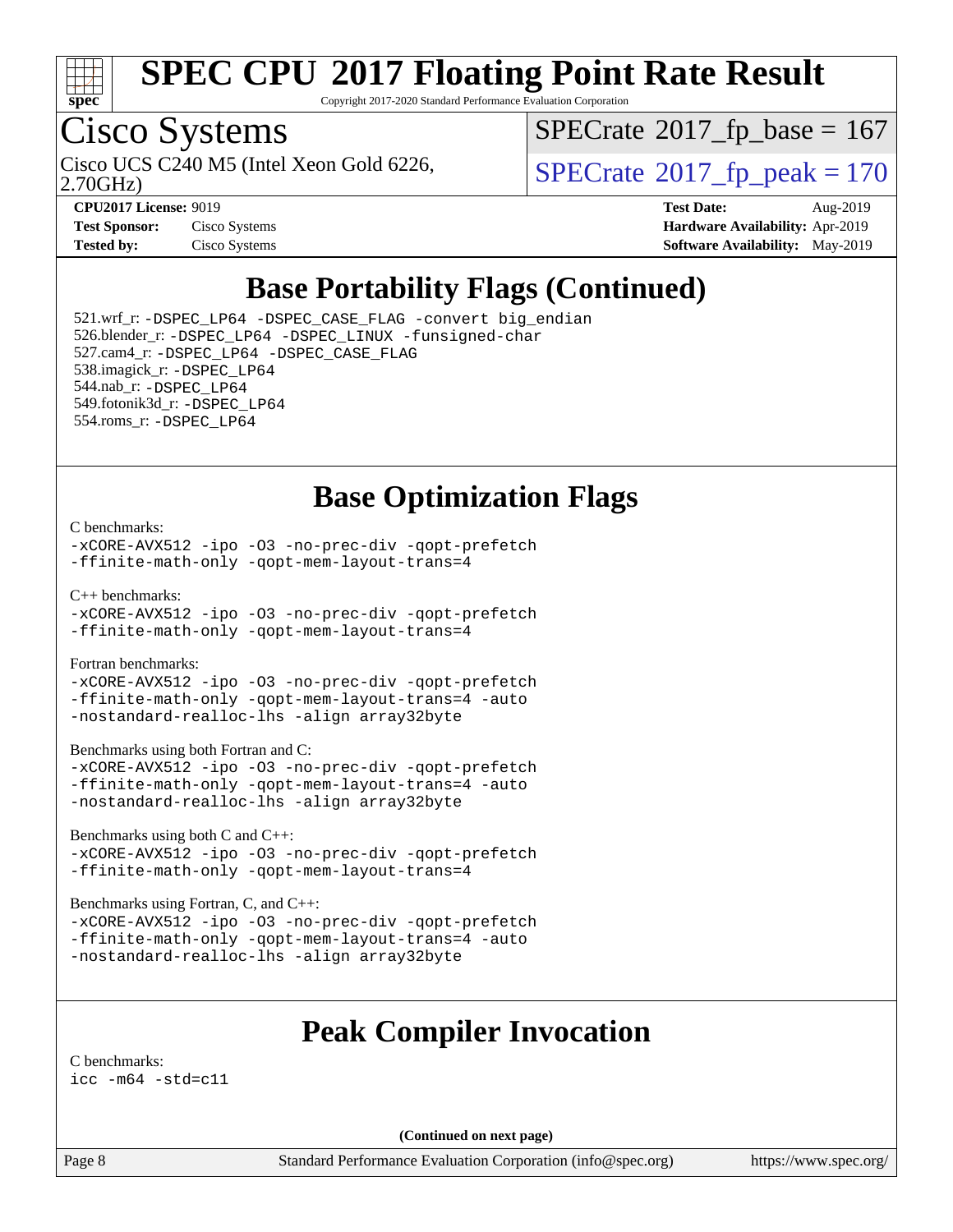

Copyright 2017-2020 Standard Performance Evaluation Corporation

### Cisco Systems

Cisco UCS C240 M5 (Intel Xeon Gold 6226,  $\text{SPECrate}$  $\text{SPECrate}$  $\text{SPECrate}$ <sup>®</sup>[2017\\_fp\\_peak = 1](http://www.spec.org/auto/cpu2017/Docs/result-fields.html#SPECrate2017fppeak)70

 $SPECTate$ <sup>®</sup>[2017\\_fp\\_base =](http://www.spec.org/auto/cpu2017/Docs/result-fields.html#SPECrate2017fpbase) 167

2.70GHz)

**[Test Sponsor:](http://www.spec.org/auto/cpu2017/Docs/result-fields.html#TestSponsor)** Cisco Systems **[Hardware Availability:](http://www.spec.org/auto/cpu2017/Docs/result-fields.html#HardwareAvailability)** Apr-2019 **[Tested by:](http://www.spec.org/auto/cpu2017/Docs/result-fields.html#Testedby)** Cisco Systems **[Software Availability:](http://www.spec.org/auto/cpu2017/Docs/result-fields.html#SoftwareAvailability)** May-2019

**[CPU2017 License:](http://www.spec.org/auto/cpu2017/Docs/result-fields.html#CPU2017License)** 9019 **[Test Date:](http://www.spec.org/auto/cpu2017/Docs/result-fields.html#TestDate)** Aug-2019

### **[Peak Compiler Invocation \(Continued\)](http://www.spec.org/auto/cpu2017/Docs/result-fields.html#PeakCompilerInvocation)**

[C++ benchmarks:](http://www.spec.org/auto/cpu2017/Docs/result-fields.html#CXXbenchmarks) [icpc -m64](http://www.spec.org/cpu2017/results/res2019q3/cpu2017-20190903-17760.flags.html#user_CXXpeak_intel_icpc_64bit_4ecb2543ae3f1412ef961e0650ca070fec7b7afdcd6ed48761b84423119d1bf6bdf5cad15b44d48e7256388bc77273b966e5eb805aefd121eb22e9299b2ec9d9)

[Fortran benchmarks](http://www.spec.org/auto/cpu2017/Docs/result-fields.html#Fortranbenchmarks): [ifort -m64](http://www.spec.org/cpu2017/results/res2019q3/cpu2017-20190903-17760.flags.html#user_FCpeak_intel_ifort_64bit_24f2bb282fbaeffd6157abe4f878425411749daecae9a33200eee2bee2fe76f3b89351d69a8130dd5949958ce389cf37ff59a95e7a40d588e8d3a57e0c3fd751)

[Benchmarks using both Fortran and C](http://www.spec.org/auto/cpu2017/Docs/result-fields.html#BenchmarksusingbothFortranandC): [ifort -m64](http://www.spec.org/cpu2017/results/res2019q3/cpu2017-20190903-17760.flags.html#user_CC_FCpeak_intel_ifort_64bit_24f2bb282fbaeffd6157abe4f878425411749daecae9a33200eee2bee2fe76f3b89351d69a8130dd5949958ce389cf37ff59a95e7a40d588e8d3a57e0c3fd751) [icc -m64 -std=c11](http://www.spec.org/cpu2017/results/res2019q3/cpu2017-20190903-17760.flags.html#user_CC_FCpeak_intel_icc_64bit_c11_33ee0cdaae7deeeab2a9725423ba97205ce30f63b9926c2519791662299b76a0318f32ddfffdc46587804de3178b4f9328c46fa7c2b0cd779d7a61945c91cd35)

[Benchmarks using both C and C++](http://www.spec.org/auto/cpu2017/Docs/result-fields.html#BenchmarksusingbothCandCXX): [icpc -m64](http://www.spec.org/cpu2017/results/res2019q3/cpu2017-20190903-17760.flags.html#user_CC_CXXpeak_intel_icpc_64bit_4ecb2543ae3f1412ef961e0650ca070fec7b7afdcd6ed48761b84423119d1bf6bdf5cad15b44d48e7256388bc77273b966e5eb805aefd121eb22e9299b2ec9d9) [icc -m64 -std=c11](http://www.spec.org/cpu2017/results/res2019q3/cpu2017-20190903-17760.flags.html#user_CC_CXXpeak_intel_icc_64bit_c11_33ee0cdaae7deeeab2a9725423ba97205ce30f63b9926c2519791662299b76a0318f32ddfffdc46587804de3178b4f9328c46fa7c2b0cd779d7a61945c91cd35)

```
Benchmarks using Fortran, C, and C++: 
icpc -m64 icc -m64 -std=c11 ifort -m64
```
#### **[Peak Portability Flags](http://www.spec.org/auto/cpu2017/Docs/result-fields.html#PeakPortabilityFlags)**

Same as Base Portability Flags

### **[Peak Optimization Flags](http://www.spec.org/auto/cpu2017/Docs/result-fields.html#PeakOptimizationFlags)**

[C benchmarks](http://www.spec.org/auto/cpu2017/Docs/result-fields.html#Cbenchmarks):

```
 519.lbm_r: -prof-gen(pass 1) -prof-use(pass 2) -ipo -xCORE-AVX512
-O3 -no-prec-div -qopt-prefetch -ffinite-math-only
-qopt-mem-layout-trans=4
 538.imagick_r: -xCORE-AVX512 -ipo -O3 -no-prec-div -qopt-prefetch
-ffinite-math-only -qopt-mem-layout-trans=4
 544.nab_r: Same as 538.imagick_r
C++ benchmarks:
```

```
 508.namd_r: -prof-gen(pass 1) -prof-use(pass 2) -ipo -xCORE-AVX512
-O3 -no-prec-div -qopt-prefetch -ffinite-math-only
-qopt-mem-layout-trans=4
```

```
 510.parest_r: -xCORE-AVX512 -ipo -O3 -no-prec-div -qopt-prefetch
-ffinite-math-only -qopt-mem-layout-trans=4
```
**(Continued on next page)**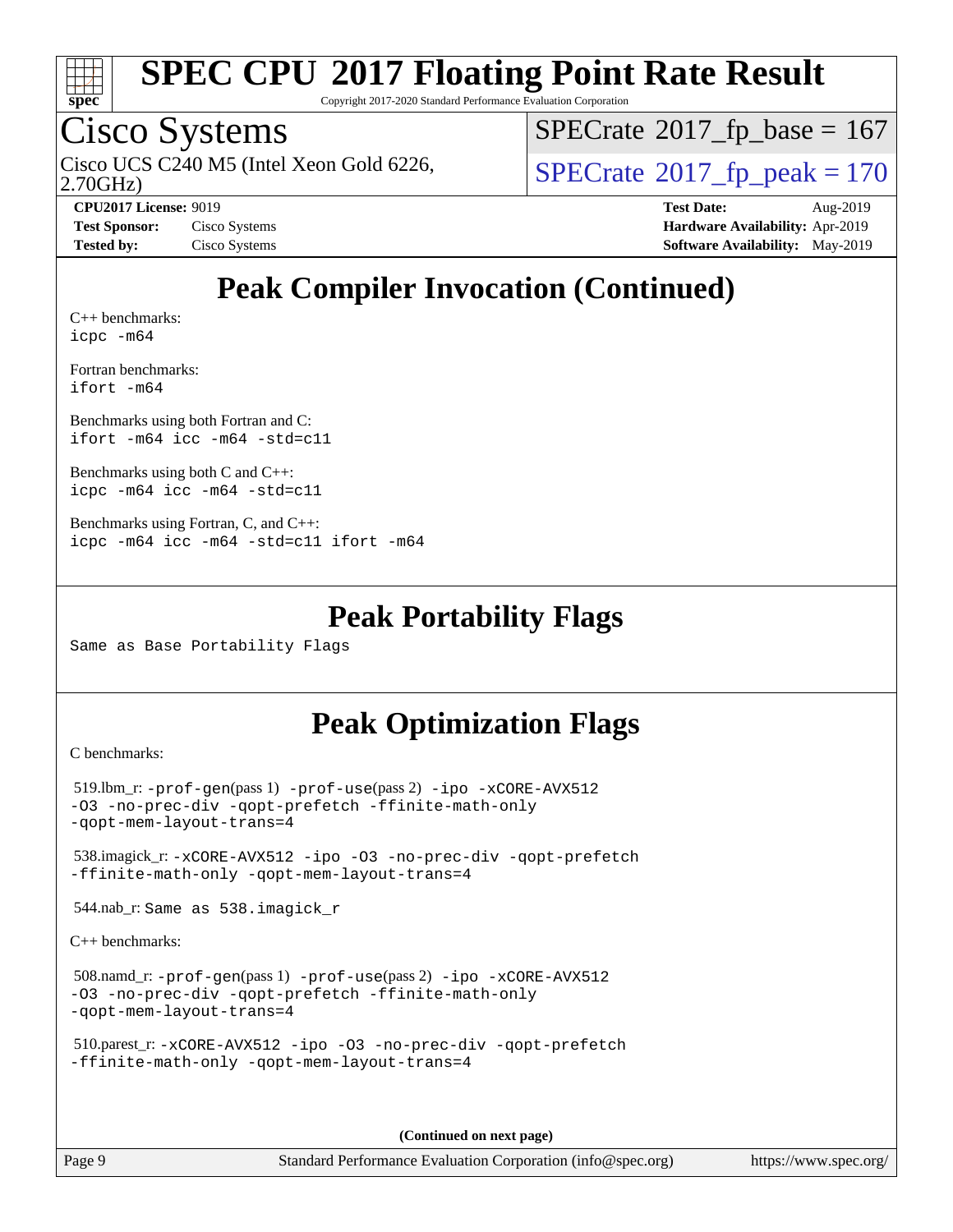

Copyright 2017-2020 Standard Performance Evaluation Corporation

# Cisco Systems

 $SPECrate$ <sup>®</sup>[2017\\_fp\\_base =](http://www.spec.org/auto/cpu2017/Docs/result-fields.html#SPECrate2017fpbase) 167

2.70GHz)

Cisco UCS C240 M5 (Intel Xeon Gold 6226,  $\vert$ [SPECrate](http://www.spec.org/auto/cpu2017/Docs/result-fields.html#SPECrate2017fppeak)®[2017\\_fp\\_peak = 1](http://www.spec.org/auto/cpu2017/Docs/result-fields.html#SPECrate2017fppeak)70

**[Tested by:](http://www.spec.org/auto/cpu2017/Docs/result-fields.html#Testedby)** Cisco Systems **[Software Availability:](http://www.spec.org/auto/cpu2017/Docs/result-fields.html#SoftwareAvailability)** May-2019

**[CPU2017 License:](http://www.spec.org/auto/cpu2017/Docs/result-fields.html#CPU2017License)** 9019 **[Test Date:](http://www.spec.org/auto/cpu2017/Docs/result-fields.html#TestDate)** Aug-2019 **[Test Sponsor:](http://www.spec.org/auto/cpu2017/Docs/result-fields.html#TestSponsor)** Cisco Systems **[Hardware Availability:](http://www.spec.org/auto/cpu2017/Docs/result-fields.html#HardwareAvailability)** Apr-2019

### **[Peak Optimization Flags \(Continued\)](http://www.spec.org/auto/cpu2017/Docs/result-fields.html#PeakOptimizationFlags)**

[Fortran benchmarks](http://www.spec.org/auto/cpu2017/Docs/result-fields.html#Fortranbenchmarks):

 503.bwaves\_r: [-xCORE-AVX512](http://www.spec.org/cpu2017/results/res2019q3/cpu2017-20190903-17760.flags.html#user_peakFOPTIMIZE503_bwaves_r_f-xCORE-AVX512) [-ipo](http://www.spec.org/cpu2017/results/res2019q3/cpu2017-20190903-17760.flags.html#user_peakFOPTIMIZE503_bwaves_r_f-ipo) [-O3](http://www.spec.org/cpu2017/results/res2019q3/cpu2017-20190903-17760.flags.html#user_peakFOPTIMIZE503_bwaves_r_f-O3) [-no-prec-div](http://www.spec.org/cpu2017/results/res2019q3/cpu2017-20190903-17760.flags.html#user_peakFOPTIMIZE503_bwaves_r_f-no-prec-div) [-qopt-prefetch](http://www.spec.org/cpu2017/results/res2019q3/cpu2017-20190903-17760.flags.html#user_peakFOPTIMIZE503_bwaves_r_f-qopt-prefetch) [-ffinite-math-only](http://www.spec.org/cpu2017/results/res2019q3/cpu2017-20190903-17760.flags.html#user_peakFOPTIMIZE503_bwaves_r_f_finite_math_only_cb91587bd2077682c4b38af759c288ed7c732db004271a9512da14a4f8007909a5f1427ecbf1a0fb78ff2a814402c6114ac565ca162485bbcae155b5e4258871) [-qopt-mem-layout-trans=4](http://www.spec.org/cpu2017/results/res2019q3/cpu2017-20190903-17760.flags.html#user_peakFOPTIMIZE503_bwaves_r_f-qopt-mem-layout-trans_fa39e755916c150a61361b7846f310bcdf6f04e385ef281cadf3647acec3f0ae266d1a1d22d972a7087a248fd4e6ca390a3634700869573d231a252c784941a8) [-auto](http://www.spec.org/cpu2017/results/res2019q3/cpu2017-20190903-17760.flags.html#user_peakFOPTIMIZE503_bwaves_r_f-auto) [-nostandard-realloc-lhs](http://www.spec.org/cpu2017/results/res2019q3/cpu2017-20190903-17760.flags.html#user_peakEXTRA_FOPTIMIZE503_bwaves_r_f_2003_std_realloc_82b4557e90729c0f113870c07e44d33d6f5a304b4f63d4c15d2d0f1fab99f5daaed73bdb9275d9ae411527f28b936061aa8b9c8f2d63842963b95c9dd6426b8a) [-align array32byte](http://www.spec.org/cpu2017/results/res2019q3/cpu2017-20190903-17760.flags.html#user_peakEXTRA_FOPTIMIZE503_bwaves_r_align_array32byte_b982fe038af199962ba9a80c053b8342c548c85b40b8e86eb3cc33dee0d7986a4af373ac2d51c3f7cf710a18d62fdce2948f201cd044323541f22fc0fffc51b6)

549.fotonik3d\_r: Same as 503.bwaves\_r

 554.roms\_r: [-prof-gen](http://www.spec.org/cpu2017/results/res2019q3/cpu2017-20190903-17760.flags.html#user_peakPASS1_FFLAGSPASS1_LDFLAGS554_roms_r_prof_gen_5aa4926d6013ddb2a31985c654b3eb18169fc0c6952a63635c234f711e6e63dd76e94ad52365559451ec499a2cdb89e4dc58ba4c67ef54ca681ffbe1461d6b36)(pass 1) [-prof-use](http://www.spec.org/cpu2017/results/res2019q3/cpu2017-20190903-17760.flags.html#user_peakPASS2_FFLAGSPASS2_LDFLAGS554_roms_r_prof_use_1a21ceae95f36a2b53c25747139a6c16ca95bd9def2a207b4f0849963b97e94f5260e30a0c64f4bb623698870e679ca08317ef8150905d41bd88c6f78df73f19)(pass 2) [-ipo](http://www.spec.org/cpu2017/results/res2019q3/cpu2017-20190903-17760.flags.html#user_peakPASS1_FOPTIMIZEPASS2_FOPTIMIZE554_roms_r_f-ipo) [-xCORE-AVX512](http://www.spec.org/cpu2017/results/res2019q3/cpu2017-20190903-17760.flags.html#user_peakPASS2_FOPTIMIZE554_roms_r_f-xCORE-AVX512) [-O3](http://www.spec.org/cpu2017/results/res2019q3/cpu2017-20190903-17760.flags.html#user_peakPASS1_FOPTIMIZEPASS2_FOPTIMIZE554_roms_r_f-O3) [-no-prec-div](http://www.spec.org/cpu2017/results/res2019q3/cpu2017-20190903-17760.flags.html#user_peakPASS1_FOPTIMIZEPASS2_FOPTIMIZE554_roms_r_f-no-prec-div) [-qopt-prefetch](http://www.spec.org/cpu2017/results/res2019q3/cpu2017-20190903-17760.flags.html#user_peakPASS1_FOPTIMIZEPASS2_FOPTIMIZE554_roms_r_f-qopt-prefetch) [-ffinite-math-only](http://www.spec.org/cpu2017/results/res2019q3/cpu2017-20190903-17760.flags.html#user_peakPASS1_FOPTIMIZEPASS2_FOPTIMIZE554_roms_r_f_finite_math_only_cb91587bd2077682c4b38af759c288ed7c732db004271a9512da14a4f8007909a5f1427ecbf1a0fb78ff2a814402c6114ac565ca162485bbcae155b5e4258871) [-qopt-mem-layout-trans=4](http://www.spec.org/cpu2017/results/res2019q3/cpu2017-20190903-17760.flags.html#user_peakPASS1_FOPTIMIZEPASS2_FOPTIMIZE554_roms_r_f-qopt-mem-layout-trans_fa39e755916c150a61361b7846f310bcdf6f04e385ef281cadf3647acec3f0ae266d1a1d22d972a7087a248fd4e6ca390a3634700869573d231a252c784941a8) [-auto](http://www.spec.org/cpu2017/results/res2019q3/cpu2017-20190903-17760.flags.html#user_peakPASS2_FOPTIMIZE554_roms_r_f-auto) [-nostandard-realloc-lhs](http://www.spec.org/cpu2017/results/res2019q3/cpu2017-20190903-17760.flags.html#user_peakEXTRA_FOPTIMIZE554_roms_r_f_2003_std_realloc_82b4557e90729c0f113870c07e44d33d6f5a304b4f63d4c15d2d0f1fab99f5daaed73bdb9275d9ae411527f28b936061aa8b9c8f2d63842963b95c9dd6426b8a) [-align array32byte](http://www.spec.org/cpu2017/results/res2019q3/cpu2017-20190903-17760.flags.html#user_peakEXTRA_FOPTIMIZE554_roms_r_align_array32byte_b982fe038af199962ba9a80c053b8342c548c85b40b8e86eb3cc33dee0d7986a4af373ac2d51c3f7cf710a18d62fdce2948f201cd044323541f22fc0fffc51b6)

[Benchmarks using both Fortran and C](http://www.spec.org/auto/cpu2017/Docs/result-fields.html#BenchmarksusingbothFortranandC):  $-prof-qen(pass 1) -prof-use(pass 2) -ipo -xCORE-AVX512 -O3$  $-prof-qen(pass 1) -prof-use(pass 2) -ipo -xCORE-AVX512 -O3$  $-prof-qen(pass 1) -prof-use(pass 2) -ipo -xCORE-AVX512 -O3$  $-prof-qen(pass 1) -prof-use(pass 2) -ipo -xCORE-AVX512 -O3$  $-prof-qen(pass 1) -prof-use(pass 2) -ipo -xCORE-AVX512 -O3$  $-prof-qen(pass 1) -prof-use(pass 2) -ipo -xCORE-AVX512 -O3$  $-prof-qen(pass 1) -prof-use(pass 2) -ipo -xCORE-AVX512 -O3$  $-prof-qen(pass 1) -prof-use(pass 2) -ipo -xCORE-AVX512 -O3$ [-no-prec-div](http://www.spec.org/cpu2017/results/res2019q3/cpu2017-20190903-17760.flags.html#user_CC_FCpeak_f-no-prec-div) [-qopt-prefetch](http://www.spec.org/cpu2017/results/res2019q3/cpu2017-20190903-17760.flags.html#user_CC_FCpeak_f-qopt-prefetch) [-ffinite-math-only](http://www.spec.org/cpu2017/results/res2019q3/cpu2017-20190903-17760.flags.html#user_CC_FCpeak_f_finite_math_only_cb91587bd2077682c4b38af759c288ed7c732db004271a9512da14a4f8007909a5f1427ecbf1a0fb78ff2a814402c6114ac565ca162485bbcae155b5e4258871) [-qopt-mem-layout-trans=4](http://www.spec.org/cpu2017/results/res2019q3/cpu2017-20190903-17760.flags.html#user_CC_FCpeak_f-qopt-mem-layout-trans_fa39e755916c150a61361b7846f310bcdf6f04e385ef281cadf3647acec3f0ae266d1a1d22d972a7087a248fd4e6ca390a3634700869573d231a252c784941a8) [-auto](http://www.spec.org/cpu2017/results/res2019q3/cpu2017-20190903-17760.flags.html#user_CC_FCpeak_f-auto) [-nostandard-realloc-lhs](http://www.spec.org/cpu2017/results/res2019q3/cpu2017-20190903-17760.flags.html#user_CC_FCpeak_f_2003_std_realloc_82b4557e90729c0f113870c07e44d33d6f5a304b4f63d4c15d2d0f1fab99f5daaed73bdb9275d9ae411527f28b936061aa8b9c8f2d63842963b95c9dd6426b8a) [-align array32byte](http://www.spec.org/cpu2017/results/res2019q3/cpu2017-20190903-17760.flags.html#user_CC_FCpeak_align_array32byte_b982fe038af199962ba9a80c053b8342c548c85b40b8e86eb3cc33dee0d7986a4af373ac2d51c3f7cf710a18d62fdce2948f201cd044323541f22fc0fffc51b6)

[Benchmarks using both C and C++](http://www.spec.org/auto/cpu2017/Docs/result-fields.html#BenchmarksusingbothCandCXX):

 511.povray\_r: [-prof-gen](http://www.spec.org/cpu2017/results/res2019q3/cpu2017-20190903-17760.flags.html#user_peakPASS1_CFLAGSPASS1_CXXFLAGSPASS1_LDFLAGS511_povray_r_prof_gen_5aa4926d6013ddb2a31985c654b3eb18169fc0c6952a63635c234f711e6e63dd76e94ad52365559451ec499a2cdb89e4dc58ba4c67ef54ca681ffbe1461d6b36)(pass 1) [-prof-use](http://www.spec.org/cpu2017/results/res2019q3/cpu2017-20190903-17760.flags.html#user_peakPASS2_CFLAGSPASS2_CXXFLAGSPASS2_LDFLAGS511_povray_r_prof_use_1a21ceae95f36a2b53c25747139a6c16ca95bd9def2a207b4f0849963b97e94f5260e30a0c64f4bb623698870e679ca08317ef8150905d41bd88c6f78df73f19)(pass 2) [-ipo](http://www.spec.org/cpu2017/results/res2019q3/cpu2017-20190903-17760.flags.html#user_peakPASS1_COPTIMIZEPASS1_CXXOPTIMIZEPASS2_COPTIMIZEPASS2_CXXOPTIMIZE511_povray_r_f-ipo) [-xCORE-AVX512](http://www.spec.org/cpu2017/results/res2019q3/cpu2017-20190903-17760.flags.html#user_peakPASS2_COPTIMIZEPASS2_CXXOPTIMIZE511_povray_r_f-xCORE-AVX512) [-O3](http://www.spec.org/cpu2017/results/res2019q3/cpu2017-20190903-17760.flags.html#user_peakPASS1_COPTIMIZEPASS1_CXXOPTIMIZEPASS2_COPTIMIZEPASS2_CXXOPTIMIZE511_povray_r_f-O3) [-no-prec-div](http://www.spec.org/cpu2017/results/res2019q3/cpu2017-20190903-17760.flags.html#user_peakPASS1_COPTIMIZEPASS1_CXXOPTIMIZEPASS2_COPTIMIZEPASS2_CXXOPTIMIZE511_povray_r_f-no-prec-div) [-qopt-prefetch](http://www.spec.org/cpu2017/results/res2019q3/cpu2017-20190903-17760.flags.html#user_peakPASS1_COPTIMIZEPASS1_CXXOPTIMIZEPASS2_COPTIMIZEPASS2_CXXOPTIMIZE511_povray_r_f-qopt-prefetch) [-ffinite-math-only](http://www.spec.org/cpu2017/results/res2019q3/cpu2017-20190903-17760.flags.html#user_peakPASS1_COPTIMIZEPASS1_CXXOPTIMIZEPASS2_COPTIMIZEPASS2_CXXOPTIMIZE511_povray_r_f_finite_math_only_cb91587bd2077682c4b38af759c288ed7c732db004271a9512da14a4f8007909a5f1427ecbf1a0fb78ff2a814402c6114ac565ca162485bbcae155b5e4258871) [-qopt-mem-layout-trans=4](http://www.spec.org/cpu2017/results/res2019q3/cpu2017-20190903-17760.flags.html#user_peakPASS1_COPTIMIZEPASS1_CXXOPTIMIZEPASS2_COPTIMIZEPASS2_CXXOPTIMIZE511_povray_r_f-qopt-mem-layout-trans_fa39e755916c150a61361b7846f310bcdf6f04e385ef281cadf3647acec3f0ae266d1a1d22d972a7087a248fd4e6ca390a3634700869573d231a252c784941a8)

 526.blender\_r: [-xCORE-AVX512](http://www.spec.org/cpu2017/results/res2019q3/cpu2017-20190903-17760.flags.html#user_peakCOPTIMIZECXXOPTIMIZE526_blender_r_f-xCORE-AVX512) [-ipo](http://www.spec.org/cpu2017/results/res2019q3/cpu2017-20190903-17760.flags.html#user_peakCOPTIMIZECXXOPTIMIZE526_blender_r_f-ipo) [-O3](http://www.spec.org/cpu2017/results/res2019q3/cpu2017-20190903-17760.flags.html#user_peakCOPTIMIZECXXOPTIMIZE526_blender_r_f-O3) [-no-prec-div](http://www.spec.org/cpu2017/results/res2019q3/cpu2017-20190903-17760.flags.html#user_peakCOPTIMIZECXXOPTIMIZE526_blender_r_f-no-prec-div) [-qopt-prefetch](http://www.spec.org/cpu2017/results/res2019q3/cpu2017-20190903-17760.flags.html#user_peakCOPTIMIZECXXOPTIMIZE526_blender_r_f-qopt-prefetch) [-ffinite-math-only](http://www.spec.org/cpu2017/results/res2019q3/cpu2017-20190903-17760.flags.html#user_peakCOPTIMIZECXXOPTIMIZE526_blender_r_f_finite_math_only_cb91587bd2077682c4b38af759c288ed7c732db004271a9512da14a4f8007909a5f1427ecbf1a0fb78ff2a814402c6114ac565ca162485bbcae155b5e4258871) [-qopt-mem-layout-trans=4](http://www.spec.org/cpu2017/results/res2019q3/cpu2017-20190903-17760.flags.html#user_peakCOPTIMIZECXXOPTIMIZE526_blender_r_f-qopt-mem-layout-trans_fa39e755916c150a61361b7846f310bcdf6f04e385ef281cadf3647acec3f0ae266d1a1d22d972a7087a248fd4e6ca390a3634700869573d231a252c784941a8)

[Benchmarks using Fortran, C, and C++:](http://www.spec.org/auto/cpu2017/Docs/result-fields.html#BenchmarksusingFortranCandCXX) [-xCORE-AVX512](http://www.spec.org/cpu2017/results/res2019q3/cpu2017-20190903-17760.flags.html#user_CC_CXX_FCpeak_f-xCORE-AVX512) [-ipo](http://www.spec.org/cpu2017/results/res2019q3/cpu2017-20190903-17760.flags.html#user_CC_CXX_FCpeak_f-ipo) [-O3](http://www.spec.org/cpu2017/results/res2019q3/cpu2017-20190903-17760.flags.html#user_CC_CXX_FCpeak_f-O3) [-no-prec-div](http://www.spec.org/cpu2017/results/res2019q3/cpu2017-20190903-17760.flags.html#user_CC_CXX_FCpeak_f-no-prec-div) [-qopt-prefetch](http://www.spec.org/cpu2017/results/res2019q3/cpu2017-20190903-17760.flags.html#user_CC_CXX_FCpeak_f-qopt-prefetch) [-ffinite-math-only](http://www.spec.org/cpu2017/results/res2019q3/cpu2017-20190903-17760.flags.html#user_CC_CXX_FCpeak_f_finite_math_only_cb91587bd2077682c4b38af759c288ed7c732db004271a9512da14a4f8007909a5f1427ecbf1a0fb78ff2a814402c6114ac565ca162485bbcae155b5e4258871) [-qopt-mem-layout-trans=4](http://www.spec.org/cpu2017/results/res2019q3/cpu2017-20190903-17760.flags.html#user_CC_CXX_FCpeak_f-qopt-mem-layout-trans_fa39e755916c150a61361b7846f310bcdf6f04e385ef281cadf3647acec3f0ae266d1a1d22d972a7087a248fd4e6ca390a3634700869573d231a252c784941a8) [-auto](http://www.spec.org/cpu2017/results/res2019q3/cpu2017-20190903-17760.flags.html#user_CC_CXX_FCpeak_f-auto) [-nostandard-realloc-lhs](http://www.spec.org/cpu2017/results/res2019q3/cpu2017-20190903-17760.flags.html#user_CC_CXX_FCpeak_f_2003_std_realloc_82b4557e90729c0f113870c07e44d33d6f5a304b4f63d4c15d2d0f1fab99f5daaed73bdb9275d9ae411527f28b936061aa8b9c8f2d63842963b95c9dd6426b8a) [-align array32byte](http://www.spec.org/cpu2017/results/res2019q3/cpu2017-20190903-17760.flags.html#user_CC_CXX_FCpeak_align_array32byte_b982fe038af199962ba9a80c053b8342c548c85b40b8e86eb3cc33dee0d7986a4af373ac2d51c3f7cf710a18d62fdce2948f201cd044323541f22fc0fffc51b6)

[The flags files that were used to format this result can be browsed at](tmsearch) <http://www.spec.org/cpu2017/flags/Intel-ic19.0u1-official-linux64.2019-07-09.html> <http://www.spec.org/cpu2017/flags/Cisco-Platform-Settings-V1.2-revH.2019-07-31.html>

[You can also download the XML flags sources by saving the following links:](tmsearch) <http://www.spec.org/cpu2017/flags/Intel-ic19.0u1-official-linux64.2019-07-09.xml> <http://www.spec.org/cpu2017/flags/Cisco-Platform-Settings-V1.2-revH.2019-07-31.xml>